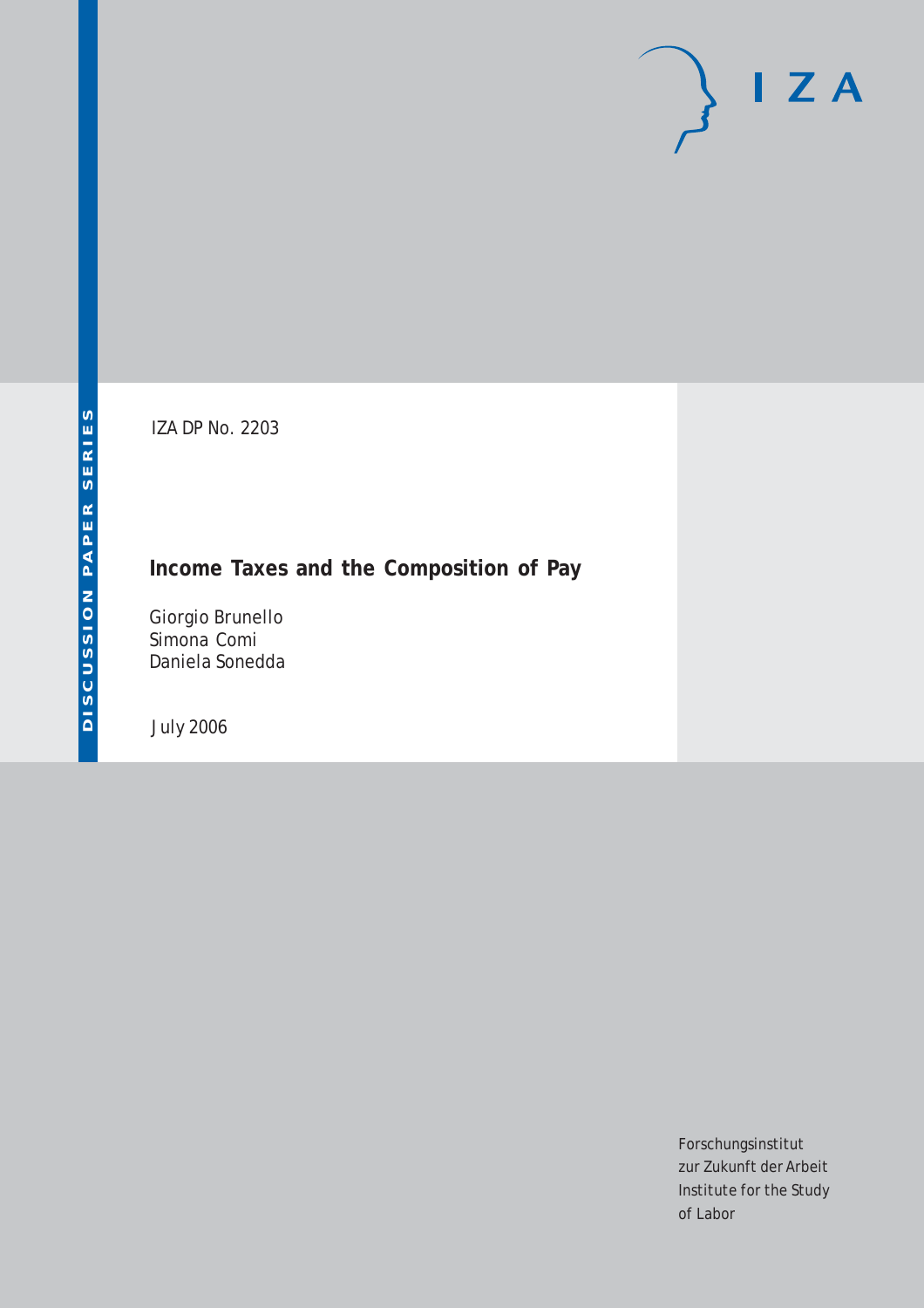# **Income Taxes and the Composition of Pay**

# **Giorgio Brunello**

*University of Padova, CESifo and IZA Bonn* 

# **Simona Comi**

*University of Milano Bicocca* 

# **Daniela Sonedda**

*University of Piemonte Orientale and CRENoS* 

Discussion Paper No. 2203 July 2006

IZA

P.O. Box 7240 53072 Bonn **Germany** 

Phone: +49-228-3894-0 Fax: +49-228-3894-180 Email: [iza@iza.org](mailto:iza@iza.org)

Any opinions expressed here are those of the author(s) and not those of the institute. Research disseminated by IZA may include views on policy, but the institute itself takes no institutional policy positions.

The Institute for the Study of Labor (IZA) in Bonn is a local and virtual international research center and a place of communication between science, politics and business. IZA is an independent nonprofit company supported by Deutsche Post World Net. The center is associated with the University of Bonn and offers a stimulating research environment through its research networks, research support, and visitors and doctoral programs. IZA engages in (i) original and internationally competitive research in all fields of labor economics, (ii) development of policy concepts, and (iii) dissemination of research results and concepts to the interested public.

IZA Discussion Papers often represent preliminary work and are circulated to encourage discussion. Citation of such a paper should account for its provisional character. A revised version may be available directly from the author.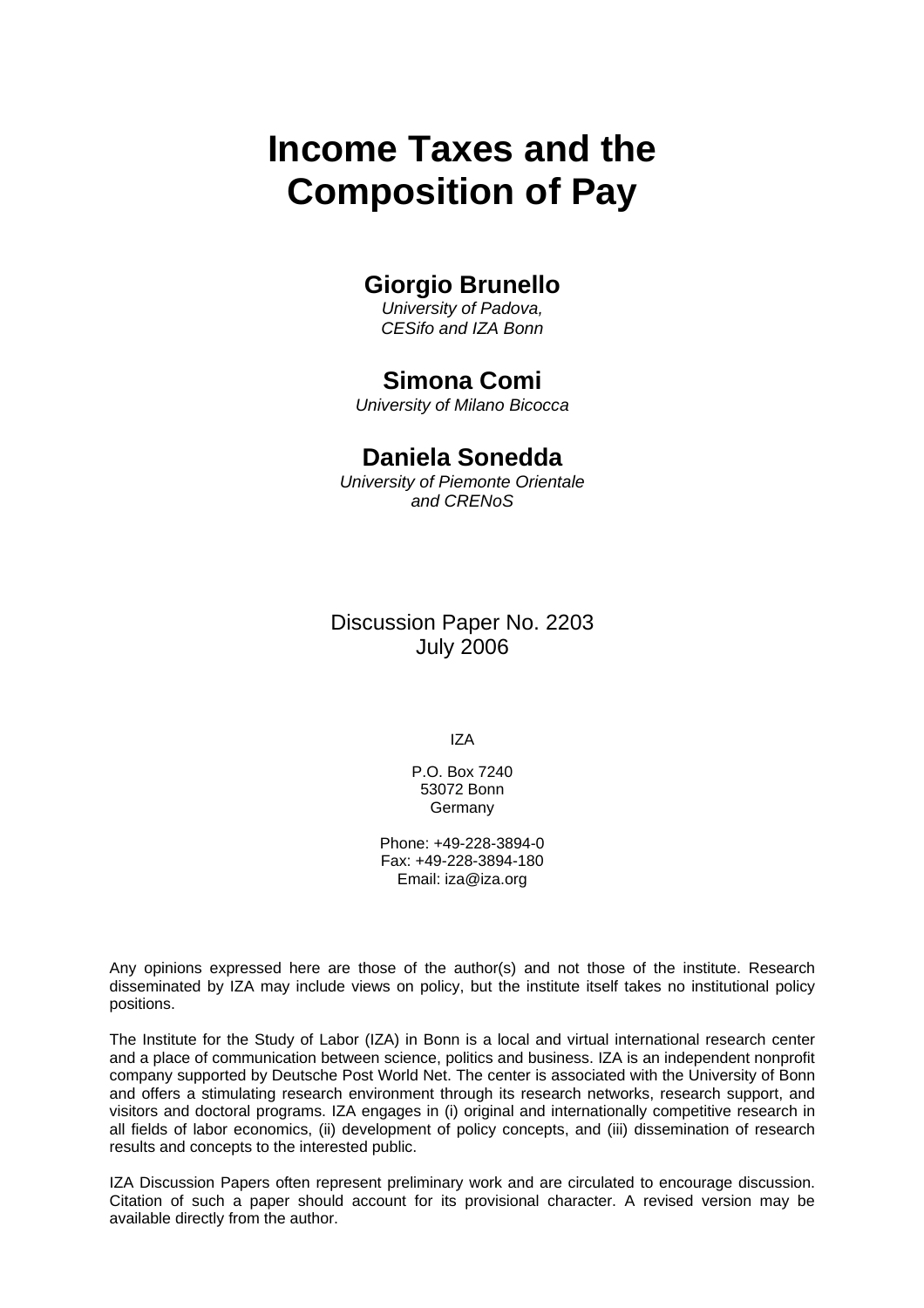IZA Discussion Paper No. 2203 July 2006

# **ABSTRACT**

# **Income Taxes and the Composition of Pay[\\*](#page-2-0)**

According to the standard principal-agent model, the optimal composition of pay should balance the provision of incentives with the individual demand for insurance. Do income taxes alter this balance? We show that the relative share of PRP on total pay is reduced by higher average taxes, and is affected in a complex way by higher marginal tax rates. Empirical evidence based on the British Household Panel Survey, which exploits the UK 1999 Tax Reform, supports the theoretical predictions of the tax-augmented principal-agent model.

JEL Classification: J33, H24

Keywords: performance related pay, income taxes

Corresponding author:

 $\overline{a}$ 

Giorgio Brunello Department of Economics University of Padova Via del Santo 33 35100 Padova E-mail: [giorgio.brunello@unipd.it](mailto:giorgio.brunello@unipd.it) 

<span id="page-2-0"></span><sup>\*</sup> We are grateful to Erich Battistin and Lorenzo Cappellari for advice on the empirical part of this paper, and to Elena Bardasi for help on the micro-simulation of net monthly earnings in the BHPS dataset. The data used in this paper were made available by the ESRC Data Archive. The data were originally collected by the ESRC Research Centre on Micro-social Change at the University of Essex (now incorporated within the Institute for Social and Economic Research). Neither the original collectors of the data nor the Archive bear any responsibility for the analyses or interpretations presented here. The usual disclaimer applies.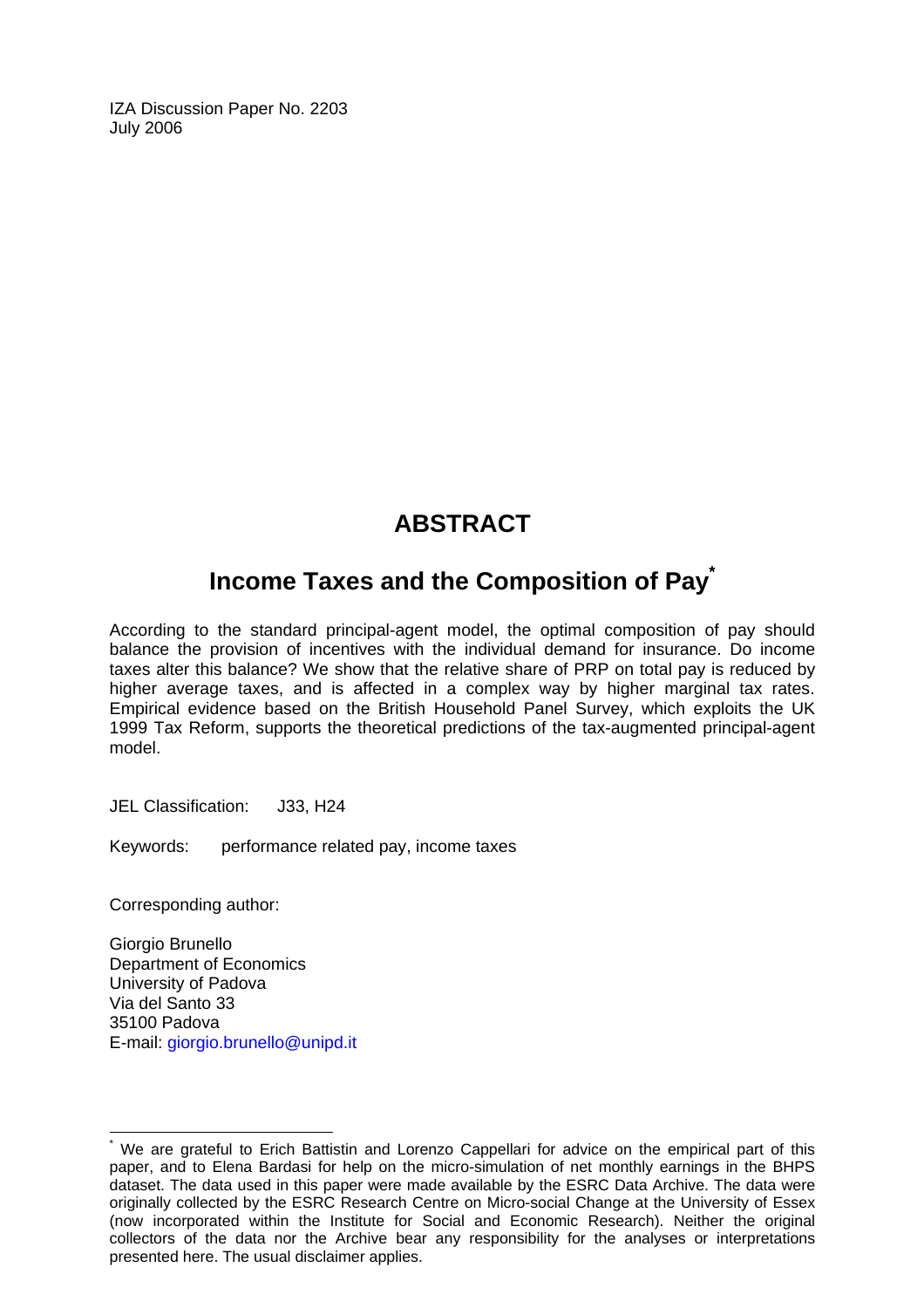### **Introduction**

 $\overline{a}$ 

Performance related pay (PRP) is often heralded as a tool which helps aligning the employee's incentives with those of the firm (See Lazear, 1999), and as a compensation device more suitable to the spreading information – intensive production technologies and new ways of organizing labour (see Freeman, 1999). Many believe that PRP has beneficial effects on worker commitment, work morale and productivity, and this belief is supported by empirical evidence – see for instance OECD, 1995, and Doucouliagos, 1995).

Standard principal agent theory shows that the appropriate level of pay-performance sensitivity should balance risk and incentives, and that this balance depends on the cost of effort, the degree of risk aversion of the parties and the distribution of shocks affecting individual and firm performance (see Prendergast, 1999). An additional factor affecting PRP which has been overlooked in the literature is the structure of income taxation. In this paper, we incorporate the tax structure, which we characterize with the average and the marginal tax rate, into the standard principal-agent model, and study how changes in the selected tax variables affect the optimal composition of pay[1](#page-3-0).

We believe that this is a useful extension, because of two broad trends characterizing many OECD economies. On the one hand, average personal taxes for average production workers have declined in most OECD countries from 1996 to 2004 (OECD, 2004). This decline has been accompanied by changes in the structure of the marginal tax rates, and in some countries by a consistent reduction in the top marginal tax. On the other hand, flexible compensation policies – with their emphasis on the relationship between performance and pay – are spreading in modern economies together with the diffusion of organizational changes and new information technologies. While there are several reasons behind these trends, a common denominator is the desire to improve economic efficiency. This paper suggests that a by-product of tax reforms which reduce average and marginal income taxes is the increase in the relative share of PRP on total pay.

Starting with Malcomson and Sartor, 1987, and Lockwood and Manning, 1993, the relevant literature has focused mainly on the relationship between taxation and pay, and on the implications of such relationship for the unemployment rate. One key result in this area is that, when labour supply is endogenous, the effect of tax progressivity on wages is

<span id="page-3-0"></span><sup>1</sup> As argued by Garen, 1994, a promising way of testing the implications of the principal-agent model is the method of comparative statics, which studies how PRP varies with changes in income taxation.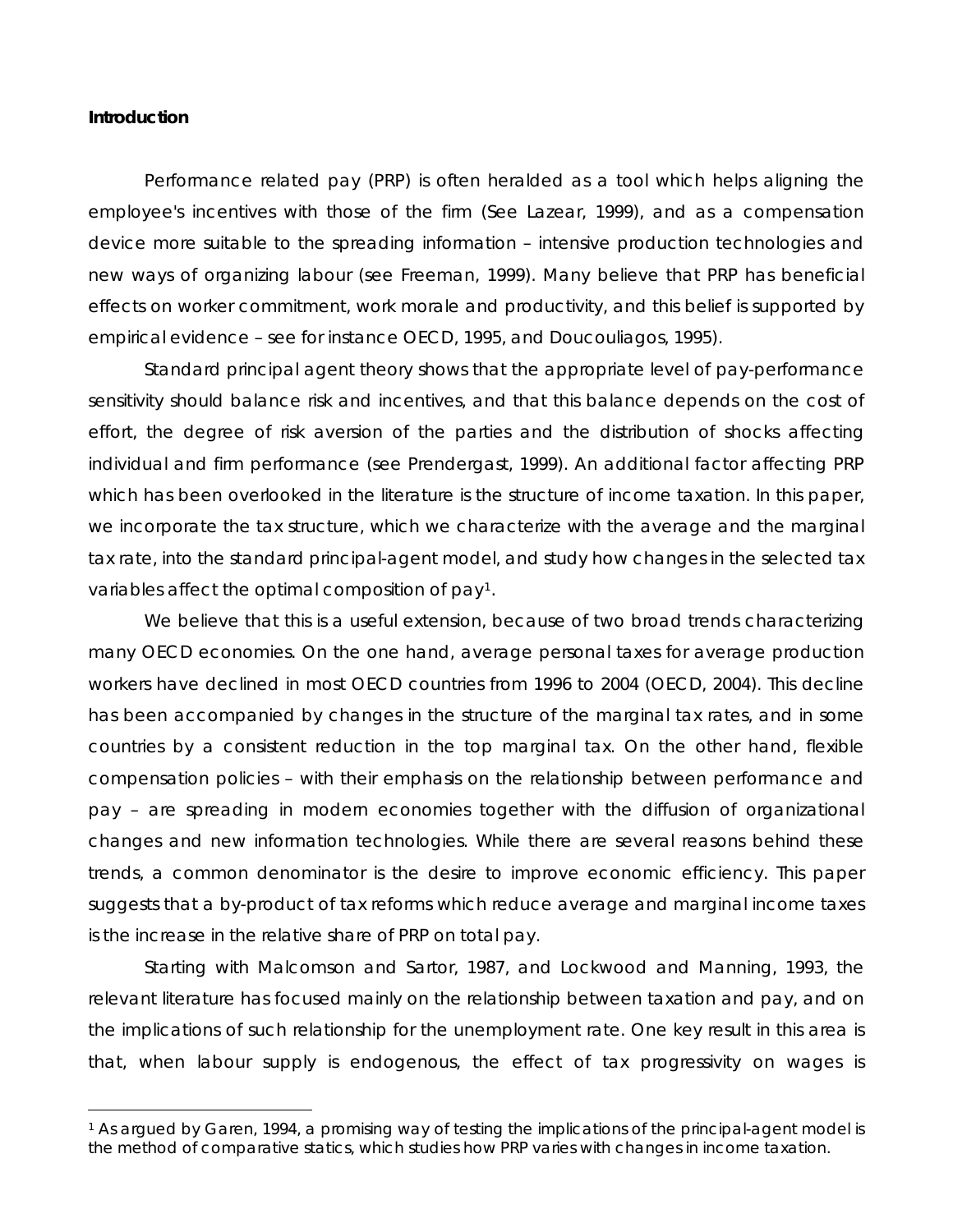ambiguous. Rather than following this literature and its emphasis on the implications of taxation for total pay, this paper focuses instead on the effects of taxation on the composition of pay.

We show that the relative share of performance related pay over total pay unambiguously declines when average income taxes increase. We also show that the effect of an increase in marginal tax rates on the share of PRP is ambiguous and cannot be signed a priori. We submit these theoretical results to empirical scrutiny by using UK data. The United Kingdom is interesting in this area for two reasons: first, the UK government has actively encouraged the diffusion of PRP in the private sector<sup>[2](#page-4-0)</sup>. As described for instance by Booth and Frank, 1999, since 1991 a substantial share of total pay in the UK was exempt from income taxes if received as PRP. The large increase in the percentage of employees receiving PRP led the government to phase out these tax breaks from 1997 onwards, and to abolish them starting from the year 2000. Second, the UK has experienced a significant tax reform in 1999, which has affected both marginal and average tax rates. We use the exogenous changes produced by this reform to identify the relationship between income taxation and PRP.

Our empirical investigation uses the data drawn from 7 waves (1997-2003) of the British Household Panel Survey (BHPS), a longitudinal representative survey of British households, which covers the years before and after the 1999 Tax Reform. Consistently with the theoretical predictions of the tax – augmented principal-agent model, we find that the share of PRP on total pay increases when the average tax rate decreases. We also find that lower marginal tax rates raise the relative importance of PRP. Importantly, the size of these effects is relatively large: our empirical estimates suggest that a 10 percent reduction in the marginal and average tax rates increase the share of PRP on total pay by 2.80 and 7.99 percent respectively.

The paper is organized as follows: the model of PRP and taxation is presented in the next section. The empirical strategy is discussed in Section 2, and the data are introduced in Section 3. Section 4 briefly illustrates the UK Tax Reform of 1999. The following section presents and discusses the results. Conclusions follow.

 $\overline{a}$ 

<span id="page-4-0"></span><sup>2</sup> There is a growing literature on the use of PRP in the public sector. In this paper, however, we focus only on the private sector.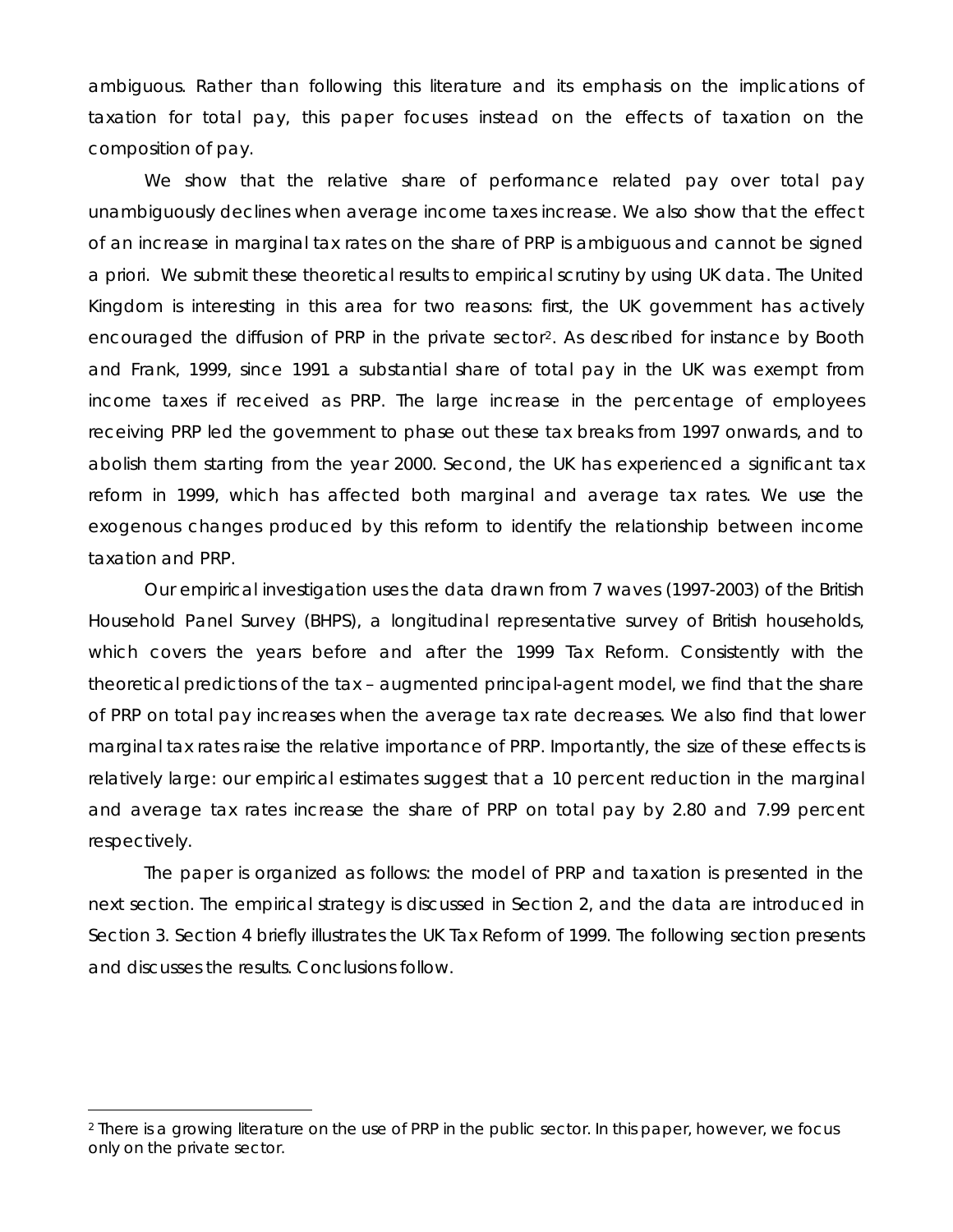### **1. The Theoretical Model**

The premise of agency theory is that a principal designs contracts to guide appropriate actions by an agent (Prendergast, 1999). Consider a static model, where the agent - the employee - is assumed to take some action (effort). A component  $\mu_0 \geq 0$  of this action is observed by both parties, but a component  $\mu$  is not observed by the principal - the employer. The action affects the measure of performance *Y* according to the relationship

$$
Y = \mu_o + \theta \mu + \varepsilon \tag{1}
$$

where *i* is for the agent,  $\theta$  is the productivity of the action  $\mu$ , and  $\varepsilon$  is a random component, which impairs the inference of the action from the observation of output. We restrict our attention to linear compensation schemes of the sort

$$
W = a + b(Y - \mu_o) \tag{2}
$$

where *W* is gross pay, *a* is the fixed component which remunerates observable effort and *b* is the "piece rate" on performance above the minimum level of observable effort. Employees are risk averse and care about their net pay  $W - T(W)$ , where *T* is the tax function. Using the second order approximation of *T* 

$$
T(W) = T(a + b\theta\mu) + \tau b\varepsilon + \frac{\tau^{'}}{2}b^{2}\varepsilon^{2}
$$
 [3]

where  $\tau = T'(W)$  is the (progressive) marginal tax rate and  $\tau' = T''(W)^3$  $\tau' = T''(W)^3$ , expected gross wages and taxes are respectively  $EW = a + b\theta\mu$  and

$$
ET(W) = T(a + b\theta\mu) + \lambda b^2 \sigma_s^2
$$
 [4]

where  $\lambda = \frac{\tau^{'}}{2}$ . Moreover, the variance of taxes is  $Var(T) = \tau^2 b^2 \sigma_{\varepsilon}^2$ , where we ignore for the

 $\overline{a}$ 

<span id="page-5-0"></span><sup>3</sup>One prime for the first derivative and two primes for the second derivative.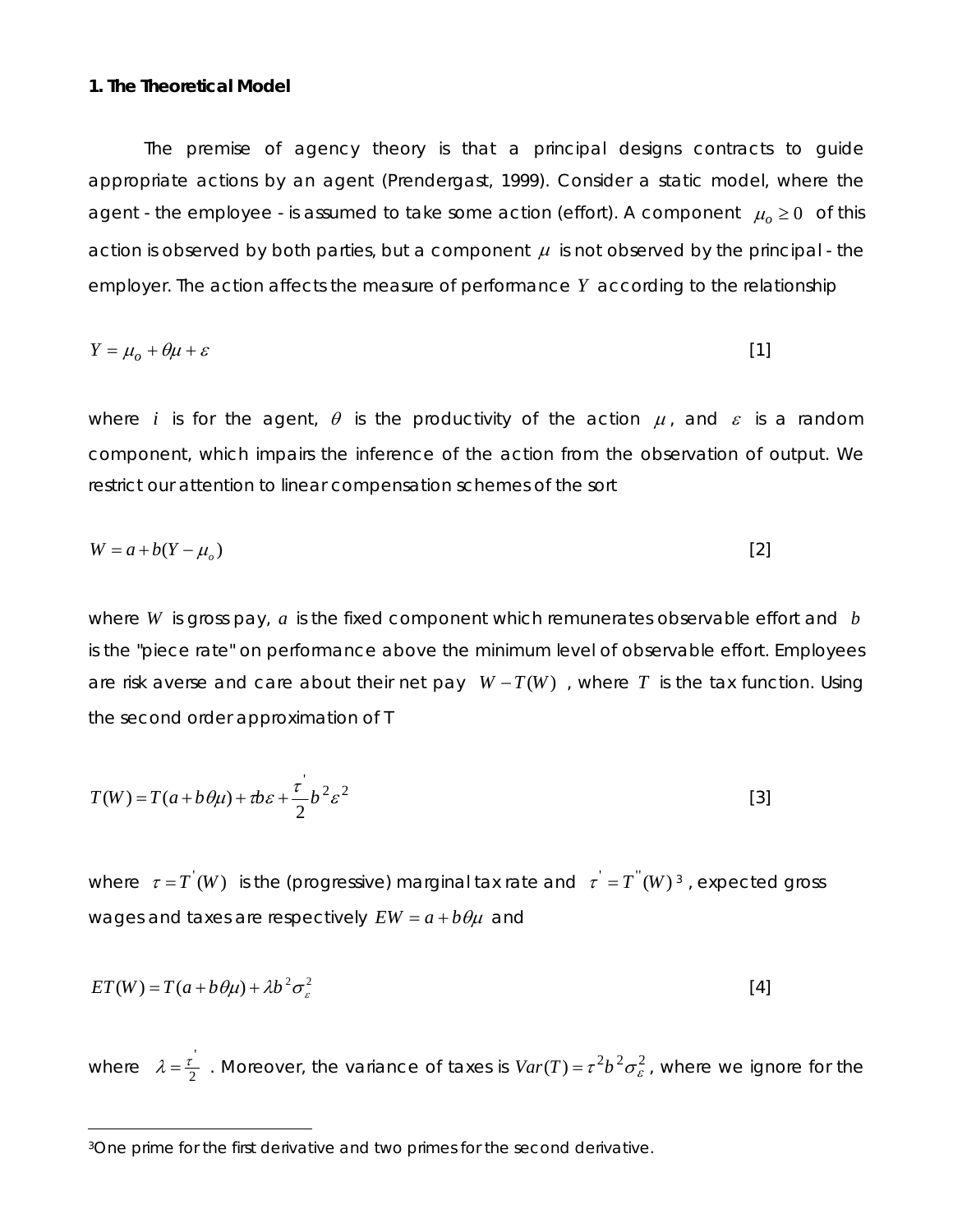sake of simplicity the moments of order higher than 2.

With these premises, the certainty equivalent of the uncertain income stream accruing to employee *i* is

$$
CE_w = a + b\theta\mu - T(a + b\theta\mu) - \lambda b^2 \sigma_\varepsilon^2 - \phi \frac{\mu^2}{2} - \frac{1}{2} r b^2 \sigma_\varepsilon^2 (1 + \tau^2)
$$
 [5]

where  $r$  is the absolute degree of risk aversion,  $\sigma_{\varepsilon}^2$  is the variance of the noise,  $\phi \frac{\mu^2}{2}$  is the cost of effort and  $\frac{1}{2}rb^2\sigma_r^2(1+\tau^2)$  $\frac{1}{2}$ rb<sup>2</sup> $\sigma_z^2(1+\tau^2)$  is the risk premium<sup>[4](#page-6-0)</sup>. Each employee chooses the optimal level of effort by maximizing her certainty equivalent income with respect to  $\mu$ , which yields

$$
\mu = \frac{b\,\theta(1-\tau)}{\phi} \tag{6}
$$

Effort above the minimum observable level is increasing in the piece rate and in the productivity of effort, and decreasing in the cost of effort and in the marginal tax rate.

Risk neutral employers take into account both the incentive compatibility constraint (6) and the worker participation constraint

$$
CE_w = \bar{U} \tag{7}
$$

where  $U$  is the reservation level of income. In this environment, profit maximization is equivalent to the maximization of the sum of the employer's and employee's certainty equivalent incomes. The employer's certainty equivalent is \_ *U*

$$
CE_{\pi} = \mu_o + \theta \mu - (a + b\theta \mu) \tag{8}
$$

and the sum of certainty equivalents is

$$
CE = \mu_o + \theta \mu - T(a + b\theta \mu) - \lambda b^2 \sigma_{\varepsilon}^2 - \phi \frac{\mu^2}{2} - \frac{1}{2} r b^2 \sigma_{\varepsilon}^2 (1 + \tau^2)
$$
 [9]

<span id="page-6-0"></span><sup>4</sup>See Milgrom and Roberts, 1992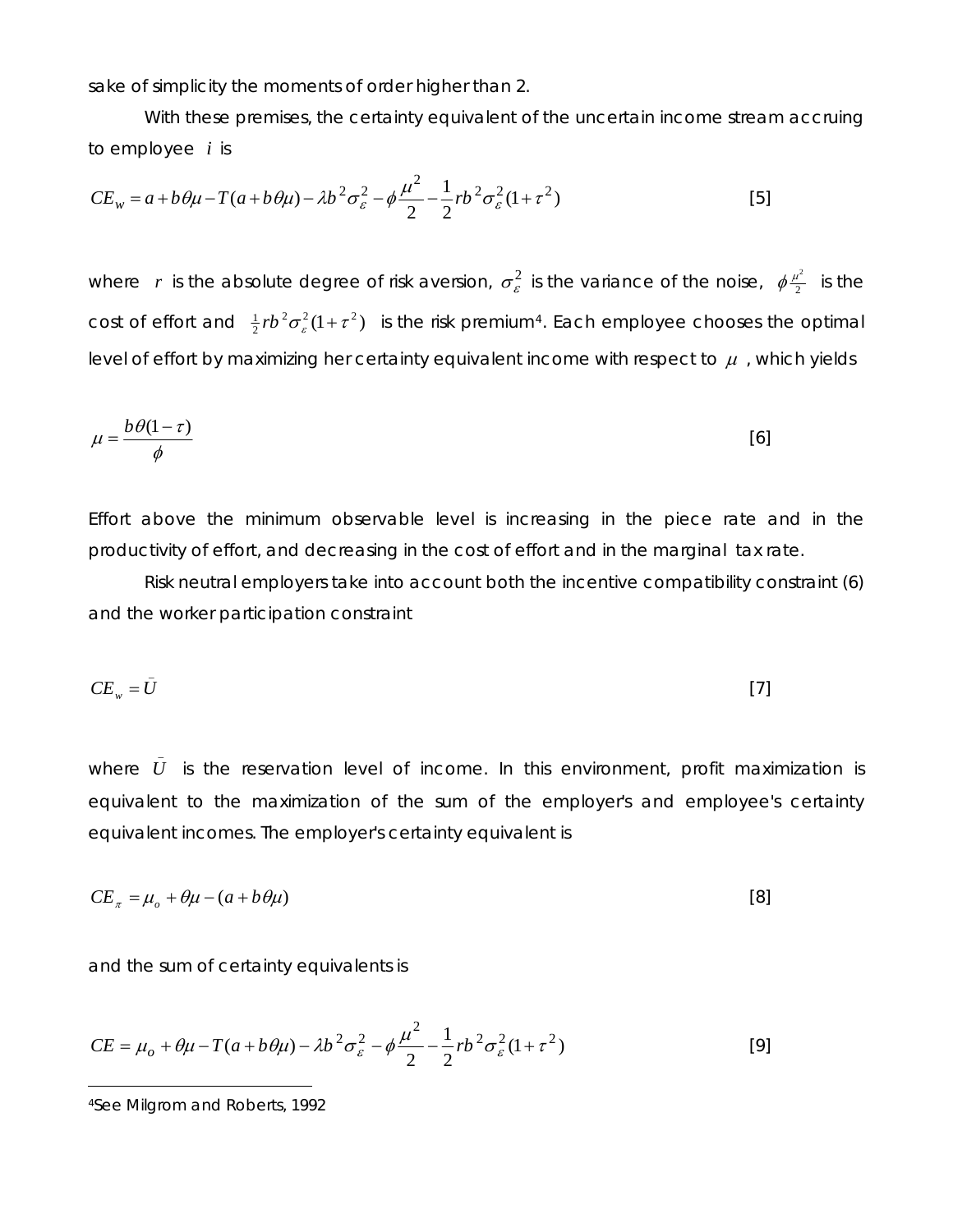Using (6) and (7) into (9), the maximization of *CE* with respect to the piece rate *b* yields

$$
b = \frac{1}{1 + \tau + \frac{2\lambda\phi\sigma_{\varepsilon}^2}{\theta^2(1-\tau)} + \frac{r\sigma_{\varepsilon}^2(1+\tau^2)\phi}{\theta^2(1-\tau)}}
$$
\n[10]

If the parameter  $\lambda$  is small enough to be safely ignored, the above expression simplifies into

$$
b = \frac{1}{1 + \tau + \frac{r\sigma_{\mathcal{E}}^2 (1 + \tau^2)\phi}{\theta^2 (1 - \tau)}}
$$
 [11]

The optimal piece rate has the usual properties: it is higher for individuals with lower risk aversion and lower for individuals with low productivity  $\theta$  and high cost of effort  $\phi$ . The variance of the noise  $\sigma_{\varepsilon}^2$  also affects negatively the piece rate (see Garen, 1994).

Notice that only extreme and unrealistic values of progressive taxation  $(\tau = 1)$  can yield a zero piece rate *b*. Variations of  $\tau$  within a more realistic range affect the size of the piece rate but do not determine whether the employer will or will not pay performance related pay. This willingness instead depends on the productivity and cost of effort, the degree of risk aversion, and the variance of unobserved noise.

Since the employer can tailor the optimal piece rate to the characteristics of the employee and the job, the sorting which occurs in this simple model is regulated by the participation constraint: only individuals who receive at least their reservation utility accept the piece rate designed by the employer<sup>[5](#page-7-0)</sup>. Let the reservation income be equal to income

from unemployment  $\rho$ . Then  $U = (1-z)\rho$ , where z is the average tax rate, and the fixed component of pay, *a* , is given by [6](#page-7-1)  $U = (1 - z)$ 

\_

 $\overline{a}$ 

<span id="page-7-0"></span><sup>5</sup> Booth and Frank, 1999, propose a sorting mechanism for performance related pay.

<span id="page-7-1"></span><sup>6</sup>Here we assume that the average tax rate on unemployment benefits is the same applied to average pay.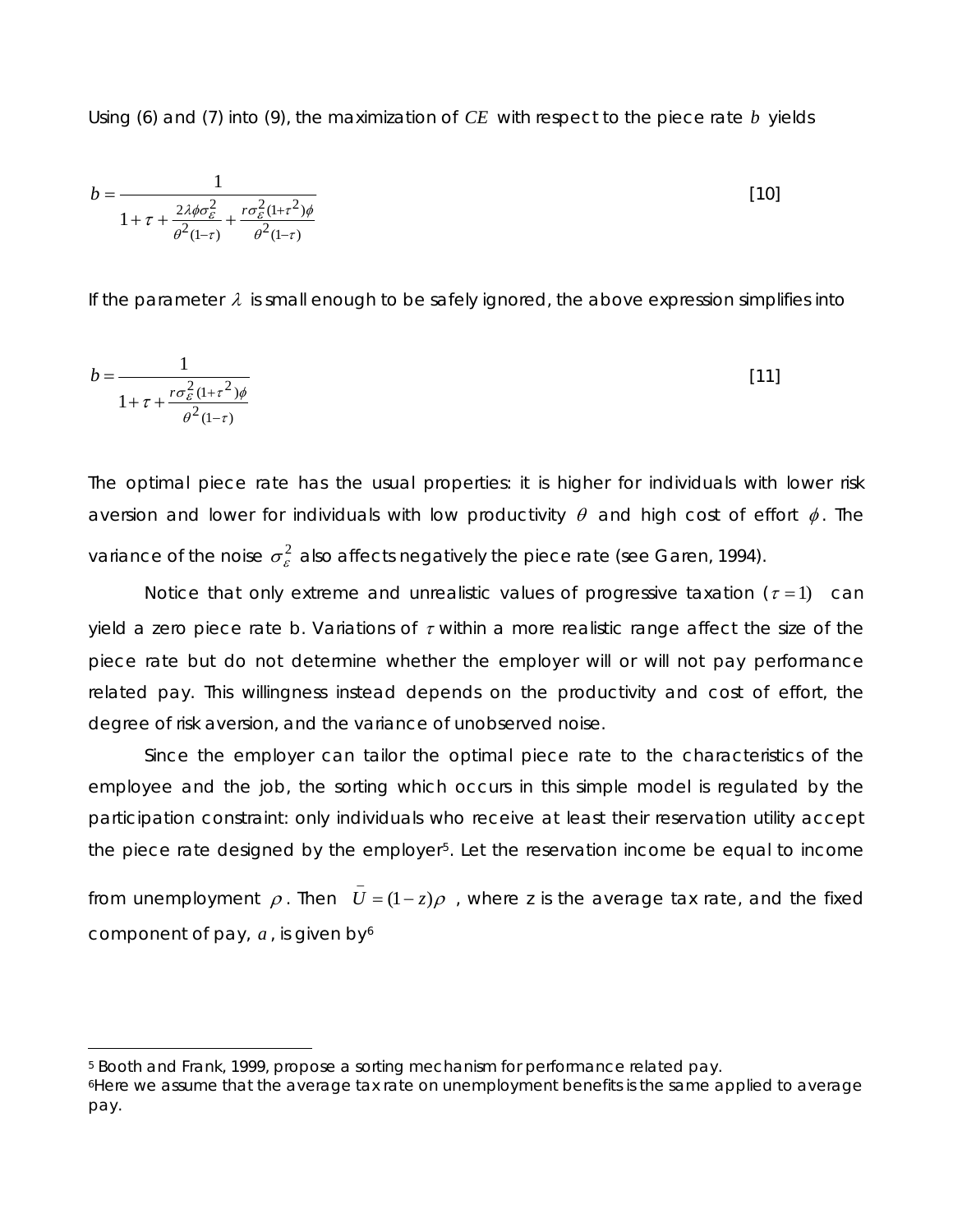$$
(a+b\theta\mu)(1-z) - \frac{\phi\mu^2}{2} - \frac{1}{2}rb^2\sigma_e^2 = (1-z)\rho
$$
 [12]

If the employee has no bargaining power in her match with the employer, the above condition holds as equality. Let  $\beta$  measure the relative bargaining power of the employee, who can bargain with the employer for a higher certainty equivalent income. Then the above condition becomes

$$
(a+b\theta\mu)(1-z) = (1+\beta)(1-z)\rho + \frac{\phi\mu^2}{2} + \frac{1}{2}rb^2\sigma_e^2
$$
 [13]

With this structure in hand, we ask whether the structure of taxation affects the composition of gross pay into the fixed and performance related components. Define  $R$  as the ratio of (expected) gross performance related pay to (expected) gross total pay. This ratio increases when the ratio of fixed to variable pay falls. We can show that  $R$  is equal to

$$
R = \frac{b\theta\mu}{a + b\theta\mu} = \frac{2\theta^2}{\left[\nu\theta^2 + \frac{\phi v r \sigma_e^2}{(1-\tau)^2} + \frac{2\phi(1+\beta)\rho}{b^2(1-\tau)}\right]}
$$
 [14]

where *v* denotes the coefficient of residual income progression  $v = \frac{1-\tau}{1-z}$ . Differentiation with respect to z and *v* yields

**Result** *The relative share of PRP on total pay declines when average taxation increases. The effect of an increase in progressive taxation on the ratio cannot be signed a priori.* 

### Proof: See Appendix

The first part of the result depends on the fact that (expected) PRP does not depend on the average tax rate. To see this, re-write expected PRP as

$$
b\theta\mu = \frac{b^2\theta^2(1-\tau)}{\phi} \tag{15}
$$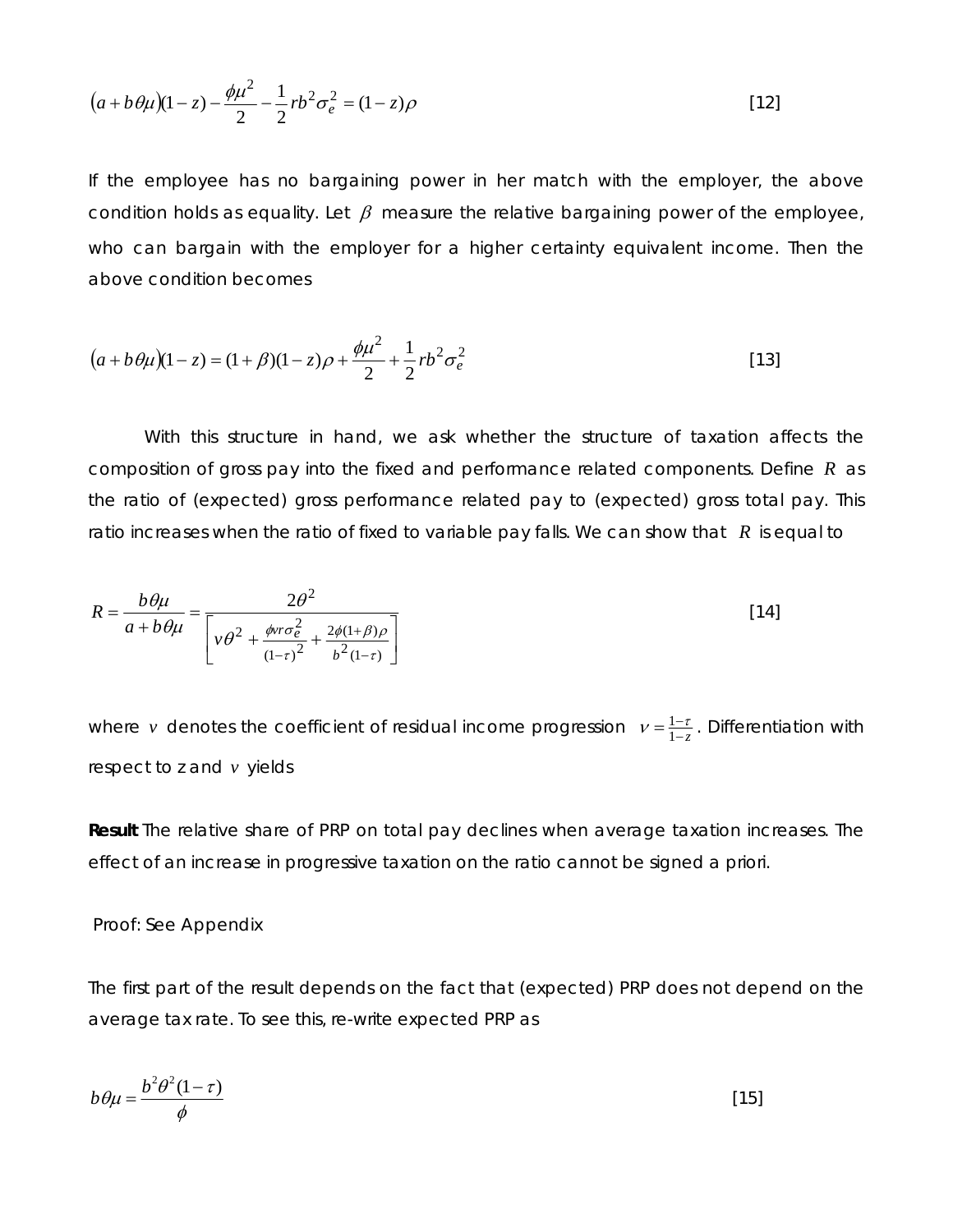and notice that the piece rate *b* depends only on the marginal tax rate. On the other hand, total pay needs to increase with the average tax rate for the participation constraint to be satisfied. The second part of the result hinges on the fact that both PRP and total pay are reduced when marginal tax rates increase.

### **. The Empirical Strategy 2**

composition of pay is ambiguous, we have no precise hypothesis for testing, and we use the empiri cal analysis to resolve this ambiguity. A clear empirical implication of the standard principal – agent model is that an increase in the average tax pressure reduces the ratio between the variable and the fixed components of pay. In the rest of the paper, we submit this prediction to empirical investigation. On the other hand, since the relationship between marginal tax rates and the

In the empirical implementation, we use a log-linear approximation of (14). Since R can be either zero or take continuous positive values, we define the following Tobit model

$$
\ln(1 + R_{ii}^*) = x_{ii} \gamma_1 + y_{i} \gamma_2 + \gamma_3 \ln(1 - \tau)_{ii} + \gamma_4 \ln(1 - z)_{ii} + v_i + \xi_{ii}
$$
  
\n
$$
\ln(1 + R_{ii}) = 0 \text{ if } R_{ii}^* \le 0
$$
  
\n
$$
R_{ii} = R_{ii}^* \text{ if } R_{ii}^* > 0
$$
\n[16]

where  $R^*$  is the latent variable,  $x_{it}$  and  $y_{it}$  are vectors of individual and aggregate controls,  $i$  is for the individual,  $t$  for time, and we decompose the normally distributed error term into a time in variant individual effect *ν* and additional noise *ξ*.

The theoretical model suggests that the composition of pay depends on the cost of effort  $\phi$ , the index of risk aversion *r*, the productivity of effort  $\theta$ , the variance of the noise  $\sigma_{\varepsilon}^2$ , income from unemployment *ρ* and the relative bargaining power of the worker *β*. We proxy the individual cost of effort with age, age squared, marital status, gender, educational dummies, and measures of individual health, which include a dummy for the lack of sleep and a dummy for the recent use of medical facilities; risk aversion is proxied by indicators of smoking attitudes, the participation to lotteries and race; the productivity of effort and the variance of shocks are captured by industry, size, regional and occupational dummies, and by measures of previous job history; the relative bargaining power of the individual is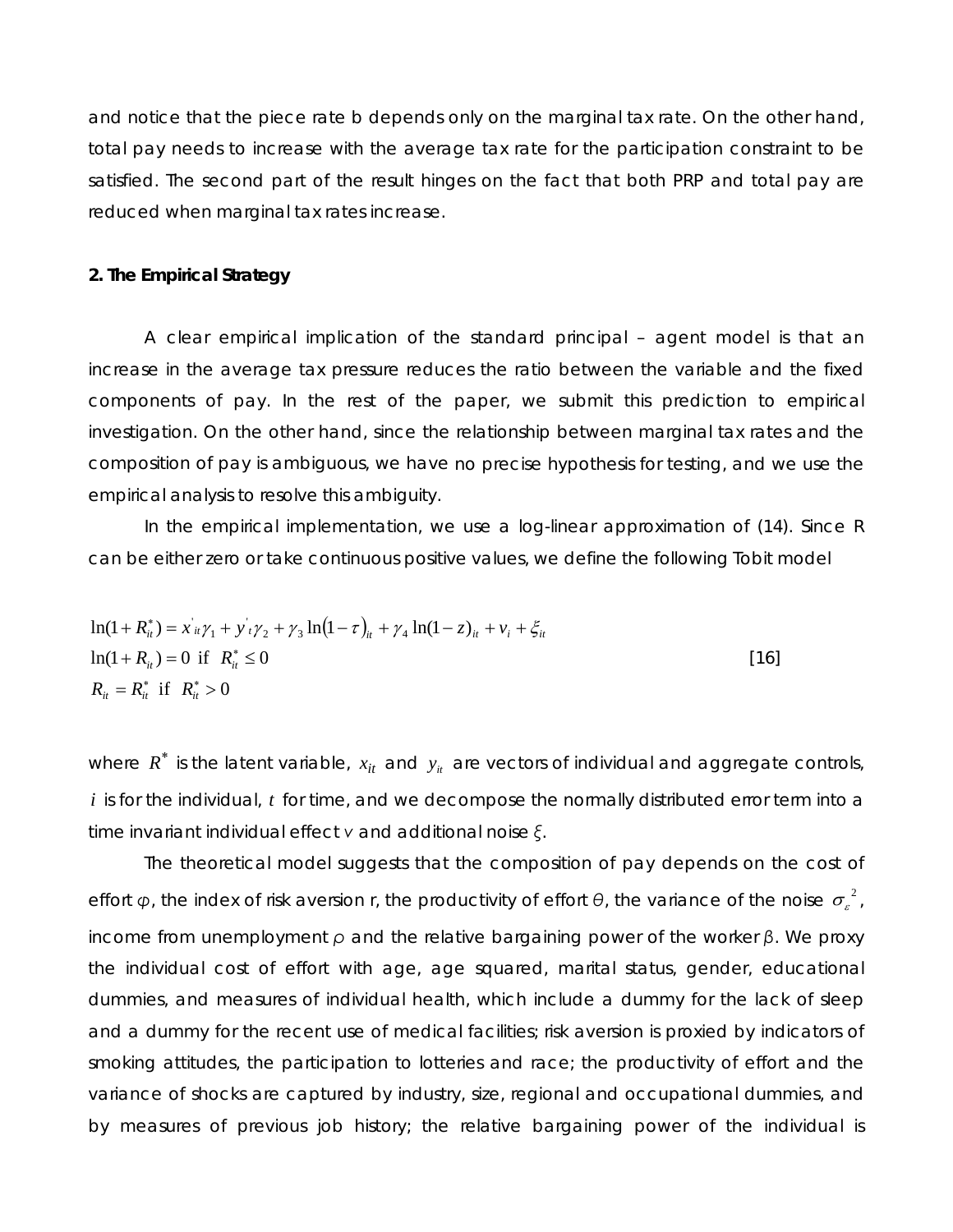captured by indicators of the presence of a union in the workplace and by political preferences; finally, income from unemployment is proxied by the national unemployment rate.

dummy equal to 1 for the years 2000 - 2003 (no breaks) and to 0 for the previous years (1997-1999). The macroeconomic effects on the composition of pay are captured in a parsimonious way with a linear, a quadratic trend and the national unemployment rate. British government policy introduced tax breaks during the 1990s, with the aim of encouraging the diffusion of profit related pay. These breaks were phased out in the late 1990s, and completely eliminated from 2000 onwards. We account for this policy with a

instruments. Reverse causality can occur, for instance, if shocks to gross pay affect by Even after conditioning for the set of individual and aggregate controls, the relationship between the composition of pay and the two tax instruments can be plagued by two main factors: a) there are unobserved individual and time invariant characteristics, such as the component of individual ability which is not captured by education and job allocation, or the individual cost of effort, which are likely to affect both PRP and the tax rates; b) there could be reverse causality, running from the composition of pay to the tax construction both the index of tax progressivity and the income tax retention rate (1-z). As discussed by Gruber, 1995, measurement errors in the annual wage can generate a spurious correlation between the gross pay, the average and the marginal tax rate. In particular, positive innovations to the measurement error raise the measured annual wage and reduce the average tax rate. The presence of reverse causality implies that the tax variables in model (16) ca n be endogenous even after controlling for time invariant individual effects.

transformation implies that the new tax variables are orthogonal by construction to the time invaria nt individual effect[7](#page-11-0). We deal with the potential correlation of the tax variables with the unobserved individual effects by replacing the former in the first equation of model (16) with their deviations from the individual means. As shown by Altonji and Shatotko, 1987, this

We address the endogeneity of the tax variables, which is induced by reverse causality, with the methodology suggested by Smith and Blundell, 1986. For each tax variable, we run an auxiliary regression which includes among the regressors all the

 $\overline{a}$ 

<sup>&</sup>lt;sup>7</sup> In practice, the first equation in (16) is replaced by

 $\ln(1+R_{ii}^*)=x_{ii}\gamma_1+y_i\gamma_2+y_3\left[\ln(1-\tau)_{ii}-\overline{\ln(1-\tau)_{ii}}\right]+\gamma_4\left[\ln(1-z)_{ii}-\overline{\ln(1-z)_{ii}}\right]+\left|v_i+y_3\overline{\ln(1-\tau)_{ii}}+y_4\overline{\ln(1-z)_{ii}}\right|+\zeta_{ii}$ where the upper bar is for the individual means. One implication of this transformation is that the time invariant component of the error term now includes the individual means.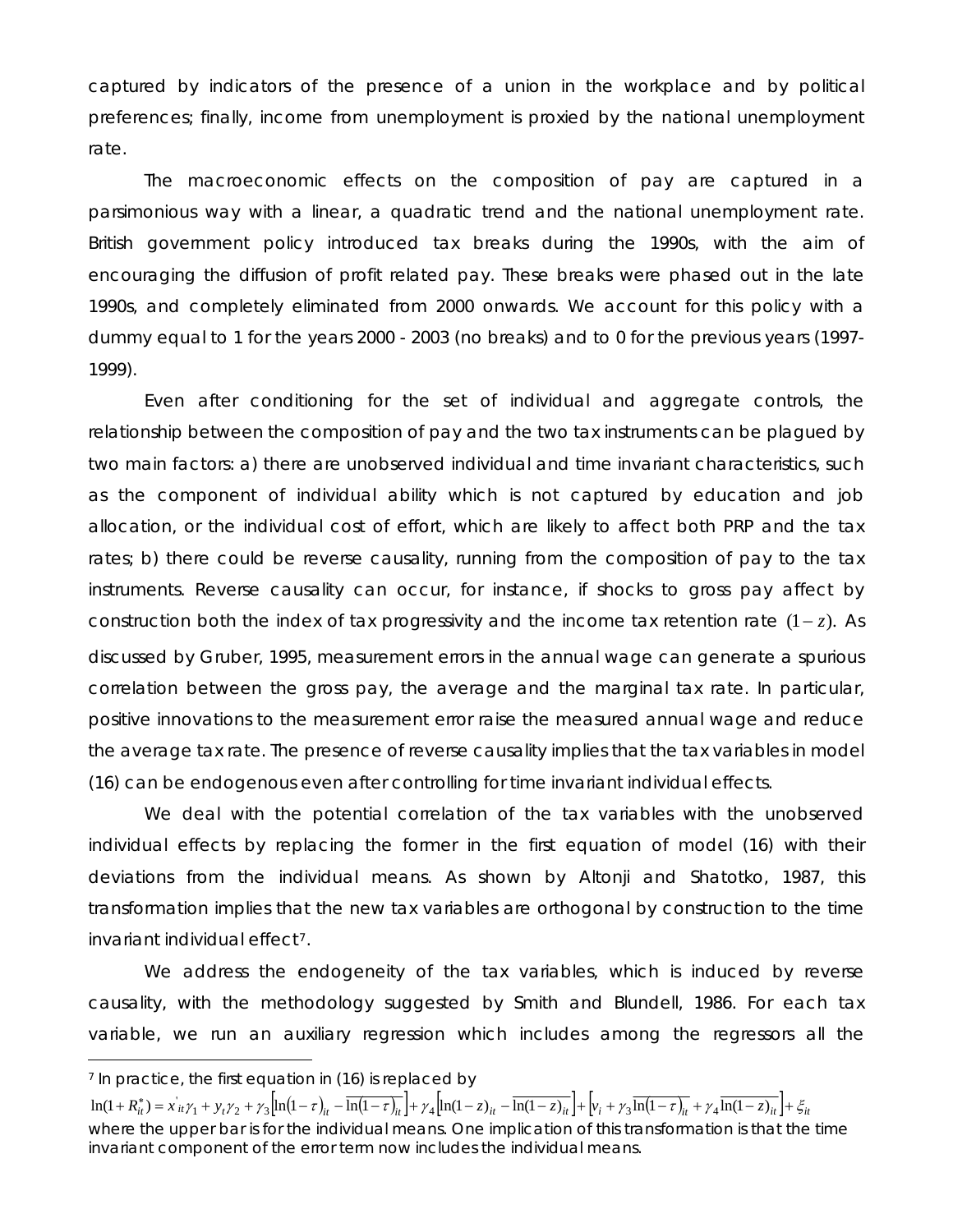exogenous variables plus the selected instruments. Next, we take the residuals from these regressions and add them to the list of explanatory variables in each Tobit model. This methodology ensures that the estimates of the key parameters  $\gamma_3$  and  $\gamma_4$  are consistent, and also allows us to test the weak exogeneity of the tax variables using simple T and F tests<sup>8</sup>.

### **The Data 3.**

 $\overline{a}$ 

include a bonus, the amount of the bonus and whether this amount is gross or net. The key question is The data set used in this paper is drawn from the seven waves (from 1997 to 2003) of the British Household Panel Survey (BHPS). The BHPS is a nationally representative household survey conducted annually since 1991 on more than 5000 British households, or about 10000 individuals a year. The survey includes information on gross pay and on household and job characteristics, which we use to compute both net pay[9](#page-11-1) and individual average and marginal tax rates. Since 1997 (wave 7), interviewed individuals are asked whether their pay

"In the last 12 months have you received any bonuses such as a Christmas or quarterly bonus, *rofit-related pay or profit sharing bonus, or an occasional commission? " p*

less than 60 in the case of females, and end up with a sample of 29731 individual-wave observ ations. Overtime pay is explicitly excluded. Those who have received performance related pay are then asked the total amount received, and whether this amount was before or after tax. We select the sub-sample of employees in the private sector, who report positive gross earnings and provide information on all the relevant variables used in the empirical analysis. We restrict further by selecting the individuals aged between 17 and 65 in the case of males, and

As shown in Table 1, the individuals in our sample in 2003 have an average age close to 38 years, more than half of them are married and about 56% are males; 16% of them work part-time, 96% have a permanent job and one close to 20 percent have a union in the workplace. Only a small minority (7 percent) had a father unemployed at the age of 14,

<span id="page-11-0"></span><sup>&</sup>lt;sup>8</sup>Under the null of weak exogeneity the variance covariance matrix of the estimates is equivalent to the standard tobit variance covariance matrix. See Wooldridge, 2002.

<span id="page-11-1"></span><sup>9</sup>Following Bardasi and Jenkins, 2004, we compute individual net pay starting from gross monthly earnings. An appendix explaining the computation procedure is available upon request from the authors.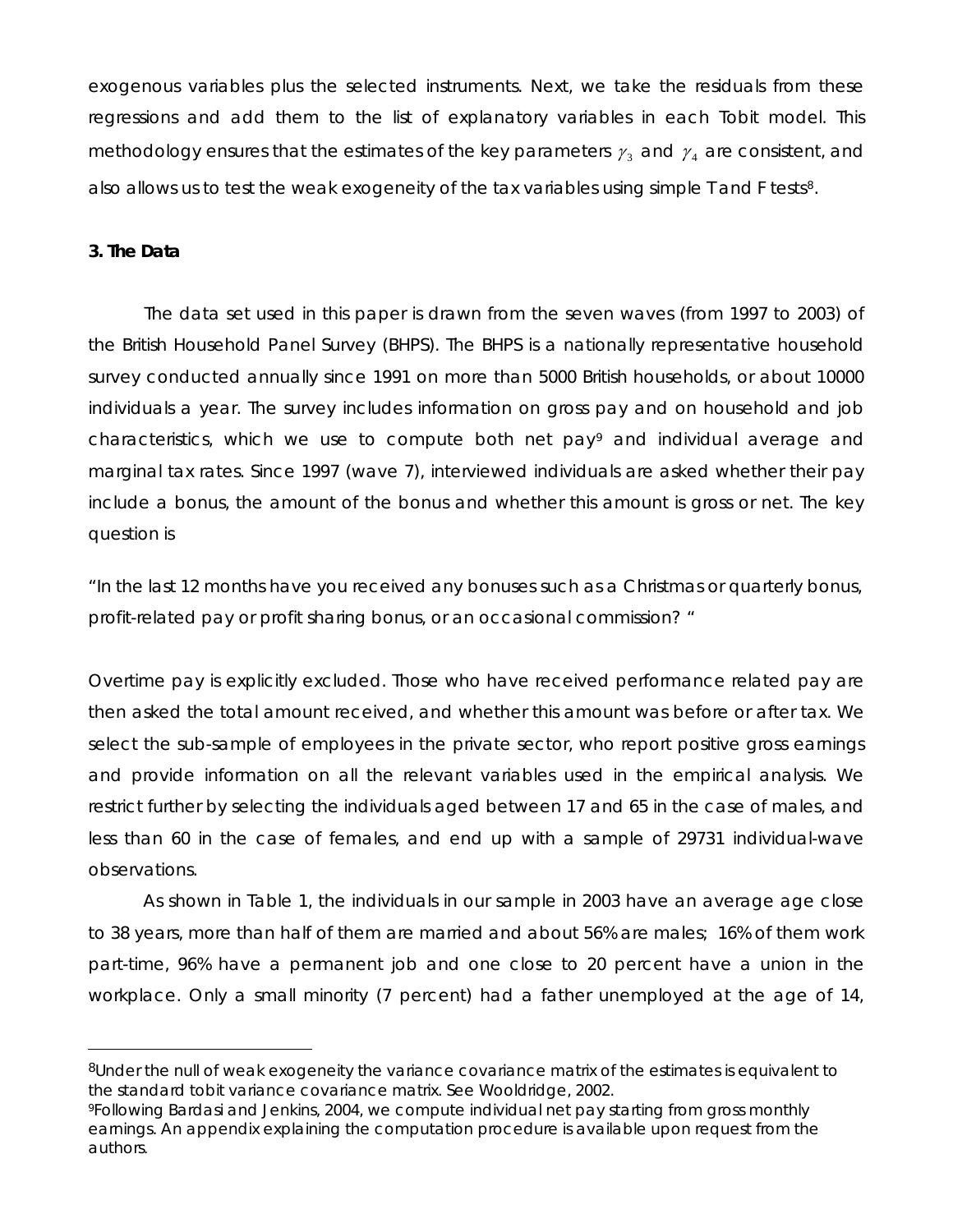about one third consists of smokers and about one fourth voted for the Labour party in the last election. When we restrict the sample to managers and professionals, we find the parttime and smoking rates are reduced, but the remaining characteristics are broadly uncha nged.

percent in 1997 to 22.3 percent in 2003, while the average tax rate increased from 11 percent in 1997 to 12 percent in 200310. The percentage of employees receiving PRP was 33.5 percent in 2003, down from 36.1 percent in 1997. These percentages are very close to those found in the Workplace Industrial Relations Survey (WERS), which reports 37.4 percent in 1998 (see Conyon and Freeman, 2001). Conditional on receiving PRP, the average share of PRP in the sample was 6.4 percent in 2003, down from 6.6 percent in 1997. On average, the marginal tax rate declined from 23.1

### [Table 1 about here]

### **. The Tax Reform and the abolition of tax breaks for PRP 4**

Revenue, the WFTC benefited around 1,271 million households in 2001, compared to the 817 thousa nds reached by FC in 1999, and was more generous – see Lydon and Walker, 2004. During the last decade, the UK taxation system has undergone a series of substantial reforms. The key changes for the purpose of this paper are the reduction in the starting marginal tax rate from 20 to 10 percent in 1999, the reduction of the basic marginal tax rate from 23 to 22 percent in 2000, and the introduction of the Working Family Tax Credit (WFTC) in 1999[11](#page-12-0). The WFTC introduced in-work family benefits, with the goal of supporting low income families with children, while avoiding at the same time the reduction of labour supply. In this scheme, a household with a dependent child was entitled to receive tax credits if at least one of the parents worked 16 hours or more a week. The Working Family Tax Credit consisted of a basic credit, which increased with the number of children and was more generous with people working more than 30 hours a week. An additional aspect was that up to the 70% of eligible childcare costs could be deducted from taxes<sup>[12](#page-12-1)</sup>. Compared to the previous system of Family Credit (FC), which was mainly a benefit system not administered by the Inland

A substantial body of economic literature has investigated the effects of the tax reform on alternative outcomes, ranging from labour supply (see Francesconi and van der

 $\overline{a}$ 

<sup>&</sup>lt;sup>10</sup> The construction of individual marginal and average tax rates is described in the Appendix, Section 2.<sup>11</sup> The WFTC was replaced in 2004 by the WFC and CTC.

<span id="page-12-0"></span>

<span id="page-12-1"></span><sup>&</sup>lt;sup>12</sup> The Working Family Tax Credit introduced also credits for disabled people, which are not relevant for our analysis.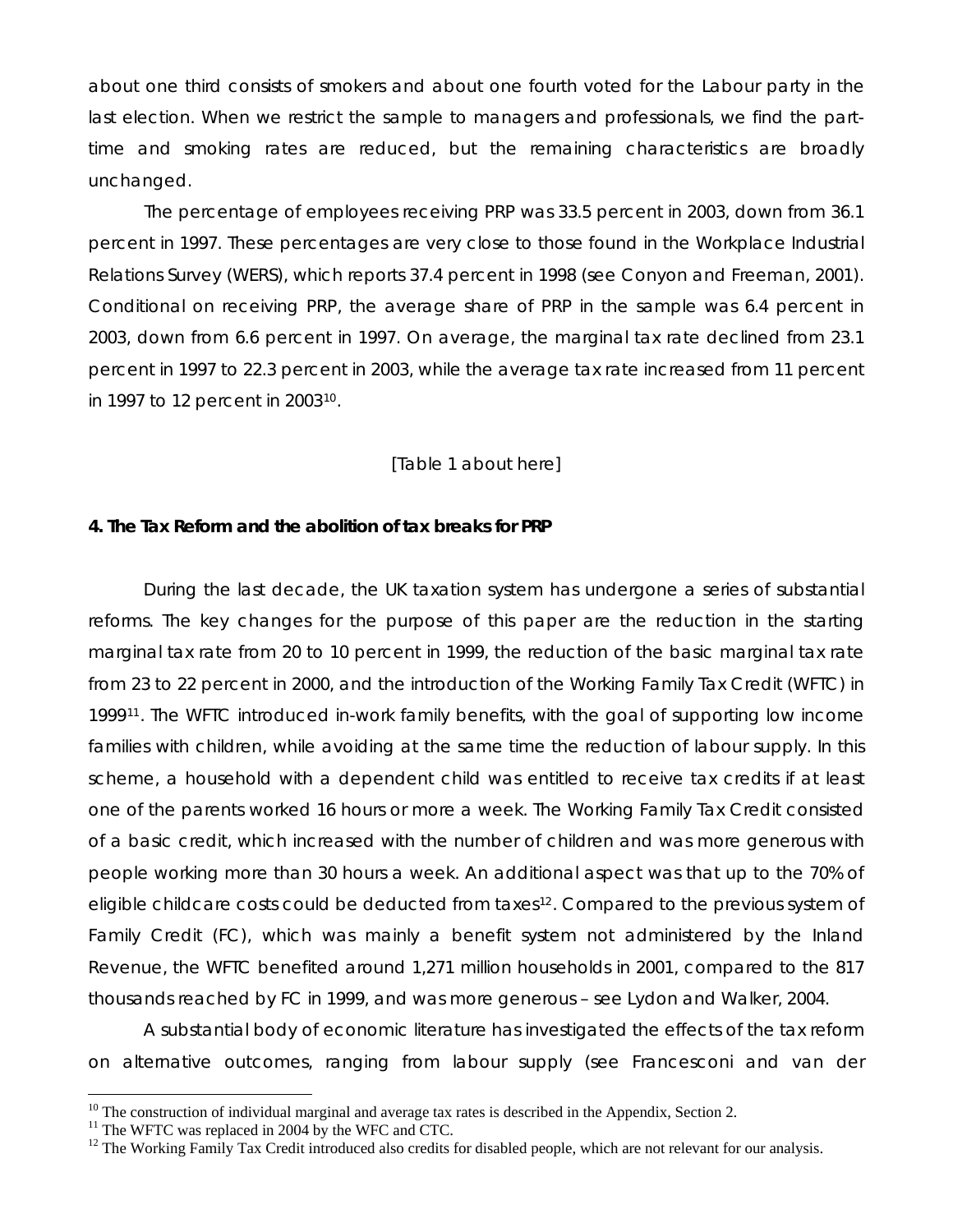Klaauw,2004) to child poverty (see Brewer et al., 2003). According to these and other studies, the changes in the marginal tax rates taking place in 1999 and 2000 affected the entire income distribution, but the biggest gains were experienced by the households in the 2<sup>nd</sup> poore st decile, who experienced a 5% increase in their net income.

was reduced to £ 2000 in 1998 and to £ 1000 in 1999. No relief was available since 2000 onwards (see Conyon and Freeman, 2001). In the late 1980s, the UK government has promoted with tax breaks the diffusion of performance related pay. The government's main goal was to combat wage "stickiness" and increase wage flexibility. In 1987, tax relief was given on half of PRP up to a limit of the lower of £3000 or 20% of the employee's pay. This ceiling was increased to £4,000 in 1989. Tax relief was extended in 1991 to the whole of the PRP payment. In 1997, the government decided to phase out tax relief on PRP over a three to four year period. The ceiling on relief

### **5. Results**

augment the set of independent variables with the residuals of the first stage regressions of the tax variables on the exogenous variables and the selected instruments. In our baseline specification, we use a parsimonious specification of the aggregate effects, replace the tax variables with the deviations from their individual means, and

discontinuity in the year 2000 cannot be used as an additional instrument. Therefore, we focus o n the discontinuity produced by the change in the starting marginal tax rate. Our instruments exploit the exogenous changes in the marginal tax rates and in the tax bands which took place over the time period. As described in the previous section, the starting marginal tax rate, *TR1*, was reduced from 20 to 10 percent in 1999. This change anticipated the smaller reduction in the basic marginal tax rate, *TR2*, from 23 to 22 percent, which occurred in the year 2000. Since this second change coincided with the phasing out of the tax breaks offered by the government to encourage the diffusion of PRP, the

deflate with the consumer price index over the sample period. It turns out that the tax band exhibit s an abrupt increase in 1999, and increases mildly in the remaining period. While the changes in marginal tax rates have occurred only once during the sample period, tax bands have been changed every year. In particular, the lower income limit for the basic marginal tax rate was reduced drastically from 4300 to 1500 pounds in 1999, when the starting marginal tax rate was also reduced. We define the variable *GAP2* as the difference between the upper and the lower limit of the basic marginal tax rate, which we

We expect that the decrease in the lowest marginal tax rate *TR1* and the variations in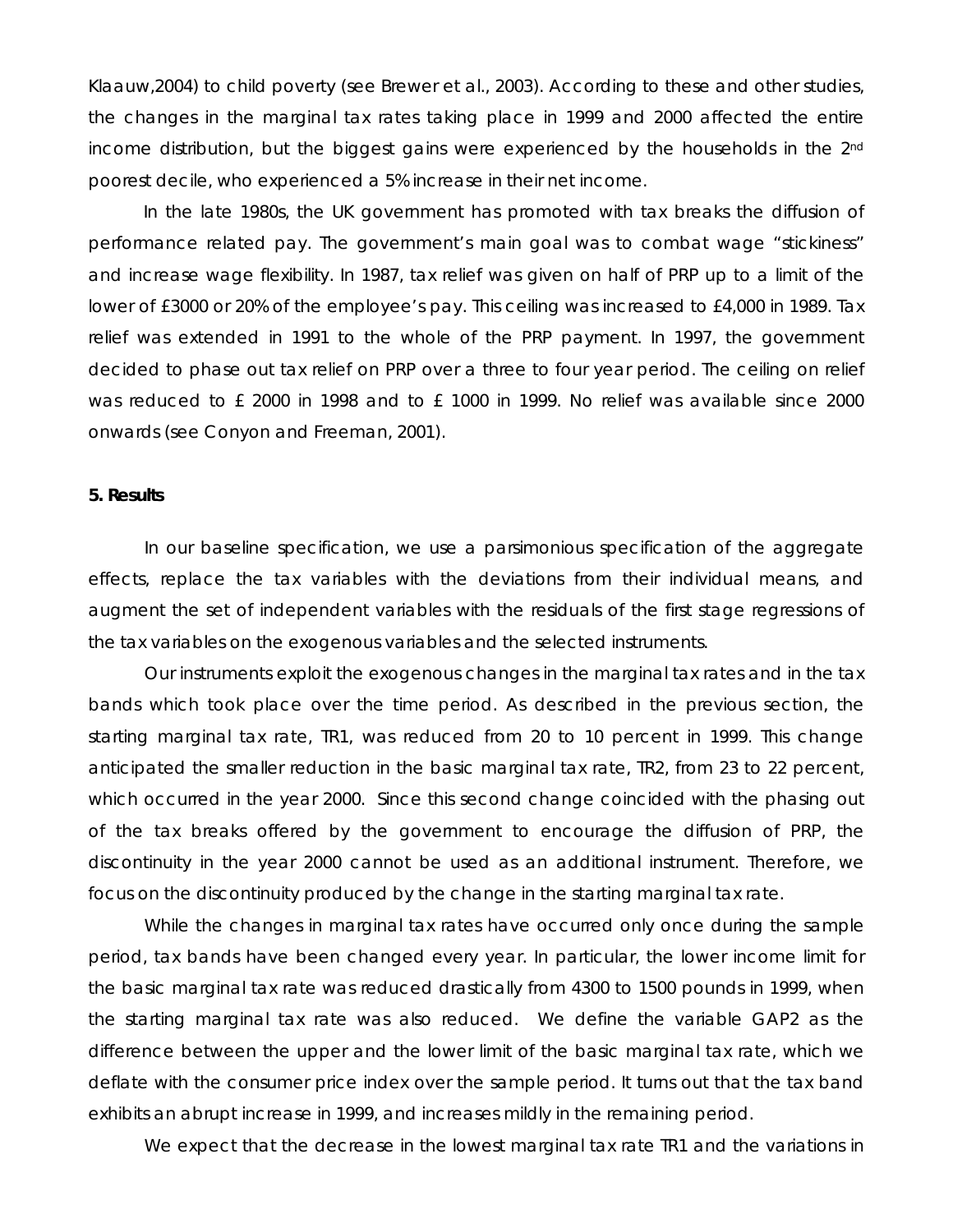the tax band *GAP2* affect both the average and the marginal tax rate of the individuals in the sample, and that this effect can vary across the population. We posit that different groups of individuals may react differently to the tax reform, either because they are touched differently or because of endogenous changes in the allocation of time and, consequently, in the resulting tax rates. We capture this variability in the impact of the tax reform by interacting the lowest marginal tax rate with a female dummy and the intermediate tax rate with a male dummy.

to 51 percent of females had this marginal tax rate in 1998, compared to only 10 percent of males. To motivate these interactions, consider for instance the intermediate marginal tax *TR2*. In the year 1999, before the tax was reduced from 0.23 to 0.22, the percentage of males with this marginal tax was 84 percent, compared to only 56 percent for females. Therefore, we would expect males to be touched to a higher extent by the reform. Needless to say, the differential response by gender reflects also how males and females react to the reform in terms of their labour supply and effort decisions. Similarly, the starting marginal tax rate before the reform which reduced it from 0.2 to 0.1 was concentrated mainly among females: close

individual marginal and average taxes. A similar effect is obtained by a reduction in relative tax bands. Table 2 reports the estimates of the first stage regressions of the marginal and average tax rates on the exogenous variables and the selected instruments. While the former two columns refer to the full sample, the latter two columns are for the sub-sample of managers and professionals. The F test of the joint significance of the additional instruments is reported at the end of the table. Since the value of the test is always above the rule of thumb value of 10, suggested by Stagier and Stock, 1997, we clearly reject the hypothesis that the selected instruments are weak. As expected, a reduction in the lowest marginal tax rate reduces

### [Table 2 about here]

Table 3 shows the Tobit estimates of model (16). As in Table 2, we report the estimates for the full sample and for the sub-sample of managers and professionals. While the first and third column in the table treats the tax variables as exogenous, the second and fourth columns report the estimates of augmented specifications, which include the first step residuals. Since these residuals are jointly significant, we cannot reject the hypothesis that the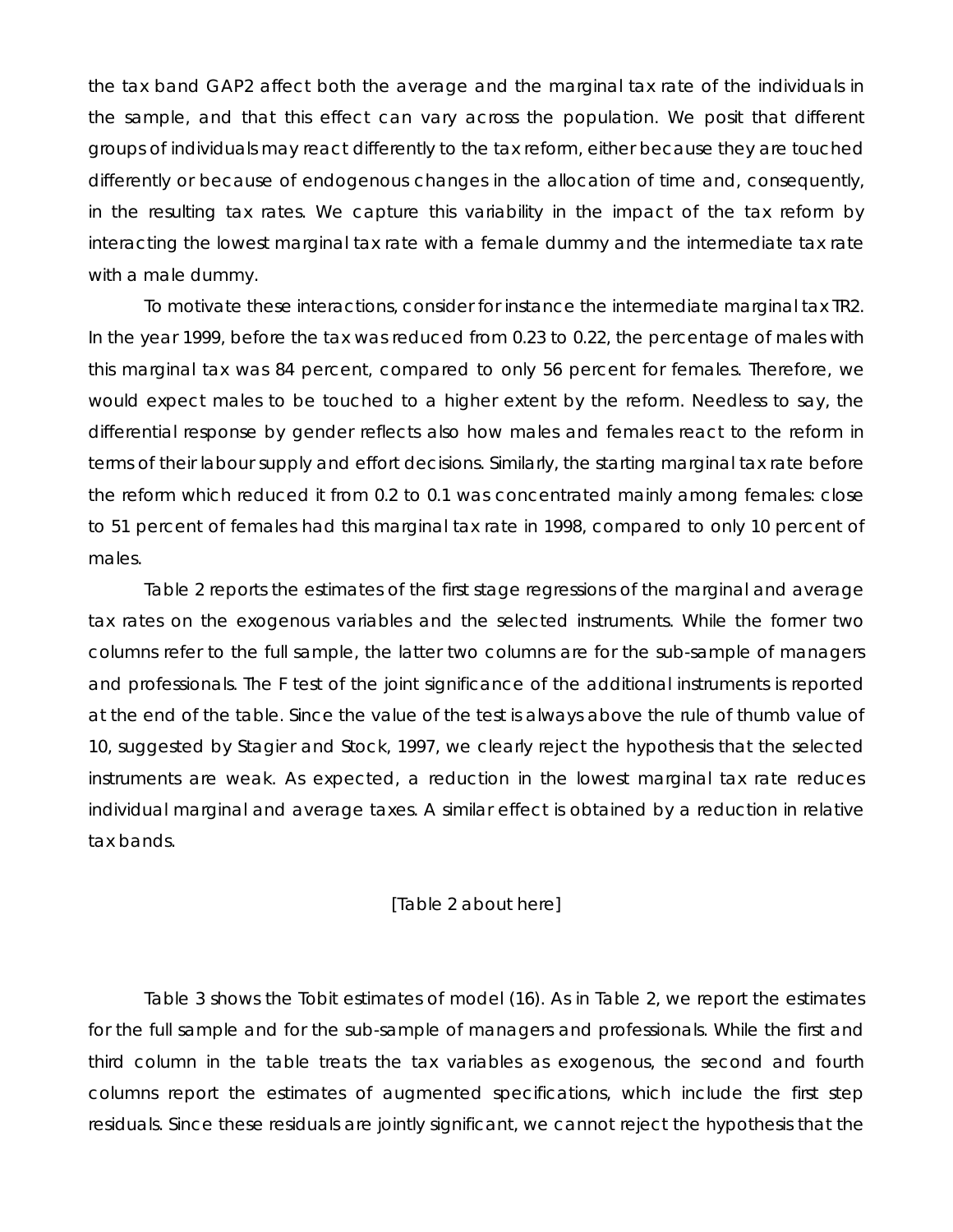tax variables are endogenous. Moreover, we compute the standard errors by bootstrapping, using 200 replications. Our results show that an increase in marginal and average tax rates reduce the relative share of PRP in total pay, consistently with the predictions of the tax augmented principal – agent model. We compute the implied elasticities by evaluating the relevant variables at their sample means<sup>[13](#page-15-0)</sup>. It turns out that a 10 percent reduction in the marginal and average tax rates is expected to increase the relative share of PRP on total pay by 2.80 and 7.99 percent respectively. Since the piece rate *b* depends in our model only on the marginal tax rate, our estimates also imply that a 10 percent reduction in the average tax rate decreases total pay by 7.99. These effects are sizeable, and are similar to the estimated effects in the sub-sample of managers, professionals and white collars (-3.50 and -8.15 respectively).

### [Table 3 about here]

which are aggregate variables. Still, we can use the interactions of these instruments with the gende r dummy. We investigate the robustness of our results in two directions: first, we use a dynamic specification of the baseline model. Second, we replace the macroeconomic variables with unrestricted time dummies. On the one hand, adding some dynamics may help reduce the problems associated to the dynamic incompleteness of the empirical model specified in (16), as suggested by Wooldridge, 2002. On the other hand, one may question whether a quadratic trend plus the aggregate unemployment rate are sufficient to capture the key macroeconomic effects on the share of PRP. By using unrestricted time dummies, we capture all macro effects, at the price that we cannot use any longer the instruments *TR1* and *GAP2*,

the long - run elasticities of the share of PRP to changes in the marginal and average tax rates, and find that, in the full sample, these are equal to –4.19 and –4.58 respectively. Table 4 reports the estimates of the dynamic model, and Table 5 the estimates where time dummies replace the macroeconomic variables. Starting with the former, we compute

[Table 4 about here]

$$
\frac{\partial \ln R}{\partial \ln z} = -\frac{z}{R} \frac{1+R}{1-z} \gamma_3 \Phi(\frac{x'\beta}{\sigma})
$$

 $\overline{a}$ 

σ

where σ is the estimated variance of the error term, computed as in Wooldridge, 2002, p.532.

<span id="page-15-0"></span> $13$  The elasticity of R to the average tax rate is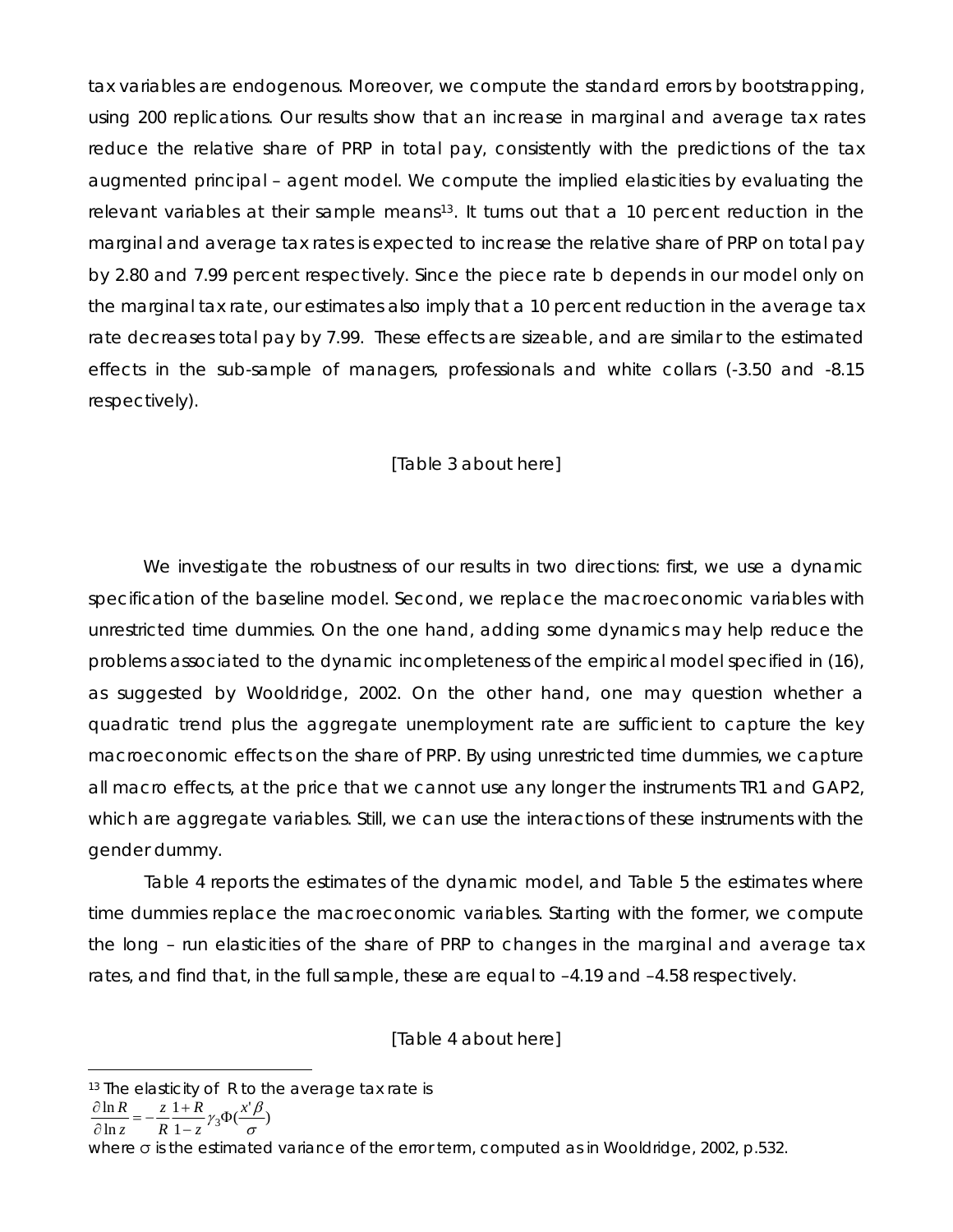Turning to the specification with time dummies, we confirm the qualitative results obtained in Table 3. In this case for the full sample, the estimated elasticities are -0.297 for the marginal tax rate and -0.806 for the average tax rate. We conclude that our key findings are robust to the selected perturbations in the baseline specification.

### [Table 5 about here]

proportionality of the tax system by changing the tax rates or the tax bands, are likely to have a positive effect on the composition of pay. The effect of changes in income taxes on the composition of pay is quite substantial. On the one hand, a pure increase in tax progressivity (e.g. a higher marginal tax rate holding constant the average tax rate) reduces the relative importance of PRP. On the other hand, an increase in the proportionality of the tax system (e.g. a higher average tax rate for fixed progressivity) affects negatively the ratio between PRP and total pay. Our empirical evidence for the UK suggests that tax reforms, which decrease either the progressivity or the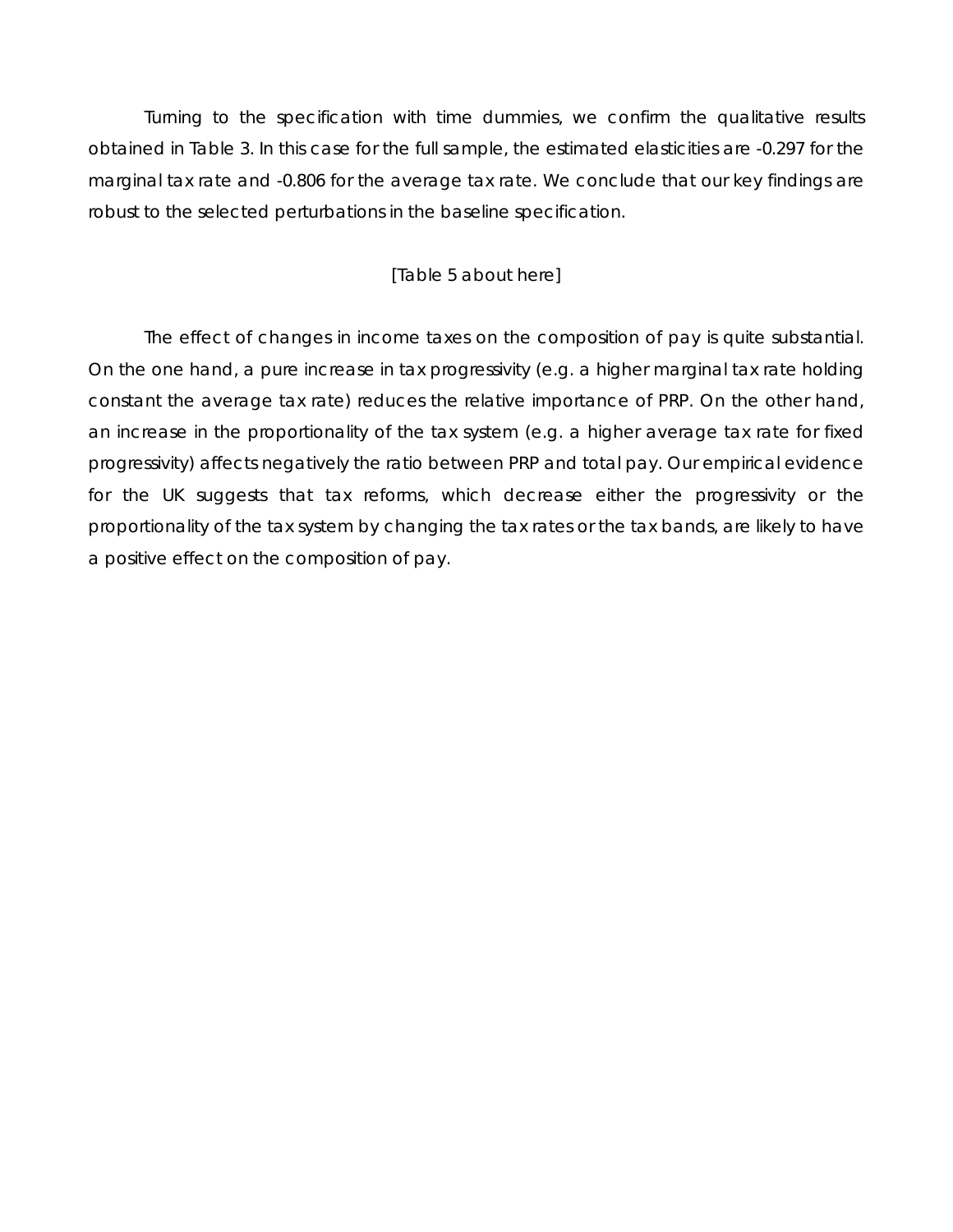### **Conclusions**

In this paper, we have extended the standard principal-agent model to incorporate the effects of the tax structure, which we characterize with the average and the marginal tax rate. Following the suggestion by Garen, 1994, that principal - agent theory is difficult to test empirically because it relies on a number of unobservables, we have used the strategy of verifying whether our data support the comparative statics of our model. The key result is that the ratio of PRP to total pay should decline when the average tax rate increases.

We have carried out an empirical investigation based on seven waves of the British Household Panel Survey, which includes a specific question on the availability and the amount of performance related pay. Our evidence clearly supports the predictions of the tax augmented principal – agent theory, in that we find that an increase in the average tax rate reduces the relative share of PRP. We also find that PRP is reduced by an increase in the marginal tax rate, conditional on a given average tax rate.

The estimated empirical elasticities are sizeable, and suggest that a tax reform which reduces average tax rates by 10 percent is likely to lead, as a side effect, to a significant increase in the relative importance of PRP. Interpreted in the light of the current decline in average personal taxation and increase in the use of flexible compensation packages in many OECD countries, our findings offer an interpretation of these two trends which emphasize how tax reforms which reduce the burden of taxes can induce agents to optimally select more flexible forms of compensation.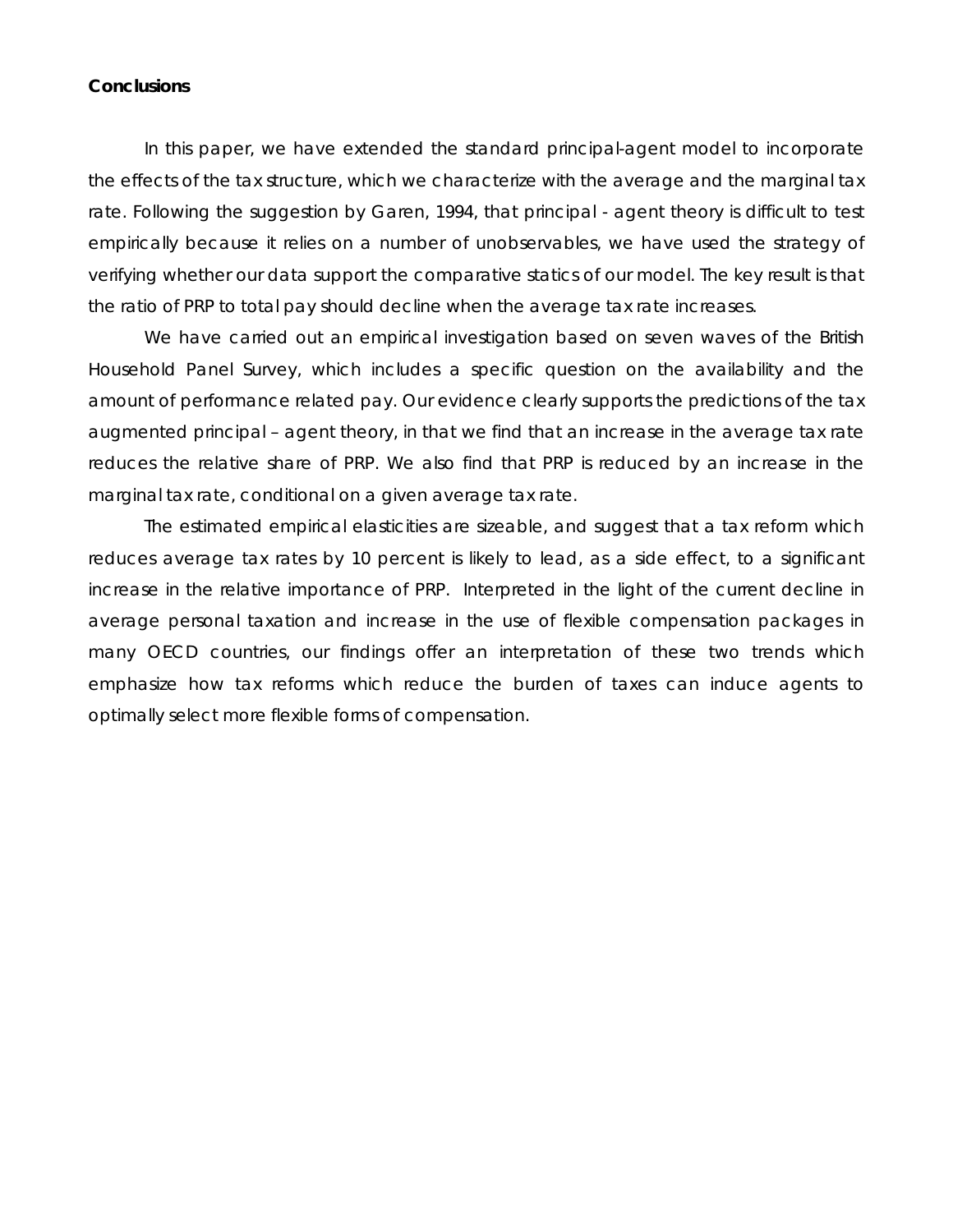## **Appendix**

 $\overline{a}$ 

### **1. Proof of the Result**

The differentiation of  $R$  with respect to  $z$ , given  $\tau$ , yields

$$
\frac{\partial R}{\partial t} = -\frac{2\theta^2 \left| \frac{v\theta^2}{1-z} + \frac{v\phi r \sigma_e^2}{(1-z)(1-\tau)^2} \right|}{\left[ v\theta^2 + \frac{\phi r r \sigma_e^2}{(1-\tau)^2} + \frac{2\phi(1+\beta)\rho}{b^2(1-\tau)} \right]^2} < 0
$$

The differentiation of  $R$  with respect to  $\tau$  yields instead

$$
\frac{\partial R}{\partial \tau} = -\frac{2\theta^2 \left[ -\frac{\theta^2}{1-t} + \frac{\phi r \sigma_e^2}{(1-t)(1-\tau)^2} + \frac{2\phi(1+\beta)\rho}{b(1-\tau)^2} \left( \frac{1}{b} + \frac{1}{2 \frac{\partial b}{\partial \tau}} \right) \right]}{\left[ \gamma \theta^2 + \frac{\phi r \sigma_e^2}{(1-\tau)^2} + \frac{2\phi(1+\beta)\rho}{b^2(1-\tau)} \right]^2}
$$

where  $\frac{|\partial b|}{|\partial \tau|}$  is the absolute value of  $\frac{\partial b}{\partial \tau}$ . The sign of the above expression is uncertain.

### **2. From gross to net monthly earnings in the BHPS**

The calculation of net usual monthly pay relies on Jarvis and Jenkins, 1995, Bardasi, Jenkins and Rigg, 1999, and Bardasi and Jenkins, 2004. Starting from the most recent usual gross payment received<sup>[14](#page-18-0)</sup>, we consider only employees and compute total gross monthly earnings by adding pay from any eventual second job. From total gross earnings, we calculate taxable earnings by subtracting pension scheme contributions, personal allowances and the Performance Related Pay tax relief when eligible. Following Bardasi and Jenkins, 2004, pension contributions are imputed as 4,7% of gross earnings for all waves. Personal allowances are imputed using the first two columns of Table A1. Until 2000, tax relieves were given to employees in the private sector with a positive National Insurance contribution, who

<span id="page-18-0"></span><sup>&</sup>lt;sup>14</sup> The variable PAYGU measures the usual monthly wage or salary payment before tax and other deductions in current main job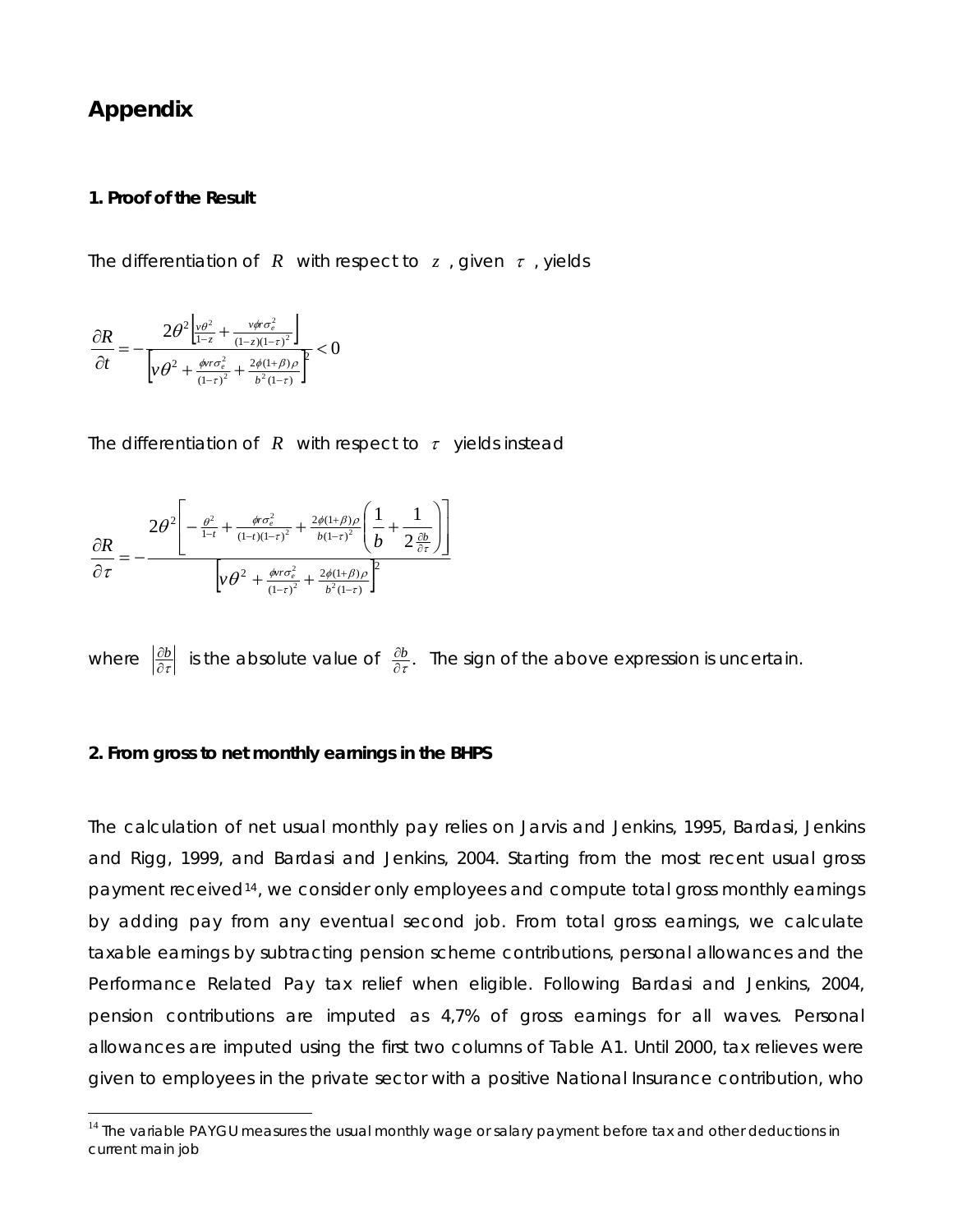were in a Profit Related Pay (PRP) scheme. The amount of PRP which qualified for tax relief was subject to two statutory limits. The first ceiling corresponded to the 20% of the employee's pay. The second limit was a monetary one. The yearly amount was £4000 in 1997. The ceiling on relief was reduced to £ 2000 in 1998 and to £ 1000 in 1999. No relief was available since 2000 onward.

|      | Non aged<br>allowances (1) |                    | National Insurance contributions |                         |                        |              |                      |                        |
|------|----------------------------|--------------------|----------------------------------|-------------------------|------------------------|--------------|----------------------|------------------------|
| Year |                            |                    |                                  | Upper                   | Employee contracted in |              |                      |                        |
|      | Personal                   | Married-<br>couple | Lower<br>Earnings<br>limit $(1)$ | Earnings<br>Limit $(1)$ | Rate<br>at LEL         | Main<br>rate | Rate<br>above<br>UEL | Contracted<br>out rate |
| 1997 | 337.8                      | 152.5              | 268.66                           | 2015                    | 2%                     | 10%          | 0%                   | 8,4%                   |
| 1998 | 349.6                      | 158.3              | 277.33                           | 2101.67                 | 2%                     | 10%          | 0%                   | 8.4%                   |
| 1999 | 361.3                      | 164.2              | 286                              | 2166.67                 | 0%                     | 10%          | 0%                   | 8.4%                   |
| 2000 | 365.4                      |                    | 290.33                           | 2318.33                 | 0%                     | 10%          | 0%                   | 8.4%                   |
| 2001 | 377.9                      |                    | 312                              | 2491.66                 | 0%                     | 10%          | 0%                   | 8.4%                   |
| 2002 | 384.6                      |                    | 325                              | 2535                    | 0%                     | 10%          | 0%                   | 8.4%                   |
| 2003 | 384.6                      |                    | 333.66                           | 2578.33                 | 0%                     | 11%          | 1%                   | 9.4%                   |

Tab A1: Personal Allowances and National Insurance contributions.

(1) in £ per month. (1)aged-allowances are not considered because our sample is restricted to individuals below 65. Source: [www.hmrc.gov.uk/](http://www.inlandrevenue.gov.uk/)

Taxable earnings are then employed to compute the individual marginal tax rate and gross tax, using the bands and the rates reported in Table A2. We then compute individual tax credits according to the eligibility criteria.

| Table A2: Rate of income tax (1) |               |         |              |         |             |             |  |  |  |  |
|----------------------------------|---------------|---------|--------------|---------|-------------|-------------|--|--|--|--|
|                                  | Starting rate |         | Basic rate   |         |             | Higher rate |  |  |  |  |
| Year                             | taxable       | rate of | taxable      | rate of | taxable     | rate of     |  |  |  |  |
|                                  | bands         | tax %   | bands        | tax %   | bands       | tax %       |  |  |  |  |
| 1997                             | $1 - 4,100$   | 20      | 4,101-26,100 | 23      | Over 26,100 | 40          |  |  |  |  |
| 1998                             | $1 - 4,300$   | 20      | 4,301-27,100 | 23      | Over 27,100 | 40          |  |  |  |  |
| 1999                             | $1 - 1,500$   | 10      | 1,501-28,000 | 23      | Over 28,000 | 40          |  |  |  |  |
| 2000                             | $1 - 1,520$   | 10      | 1,521-28,400 | 22      | Over 28400  | 40          |  |  |  |  |
| 2001                             | 1-1,880       | 10      | 1,881-29,400 | 22      | Over 29,400 | 40          |  |  |  |  |
| 2002                             | 1-1,920       | 10      | 1,921-29,900 | 22      | Over 29,900 | 40          |  |  |  |  |
| 2003                             | 1-1,960       | 10      | 1,961-30,500 | 22      | Over 30,500 | 40          |  |  |  |  |

(1) taxable bands refer to annual income. Source: www.hmrc.gov.uk/

Credit amounts and thresholds can be found in Table A3. The tax credits were deducted from the gross tax to compute the net tax. National insurance contributions were imputed to workers according to Table A1. We finally derived the usual net monthly labour income by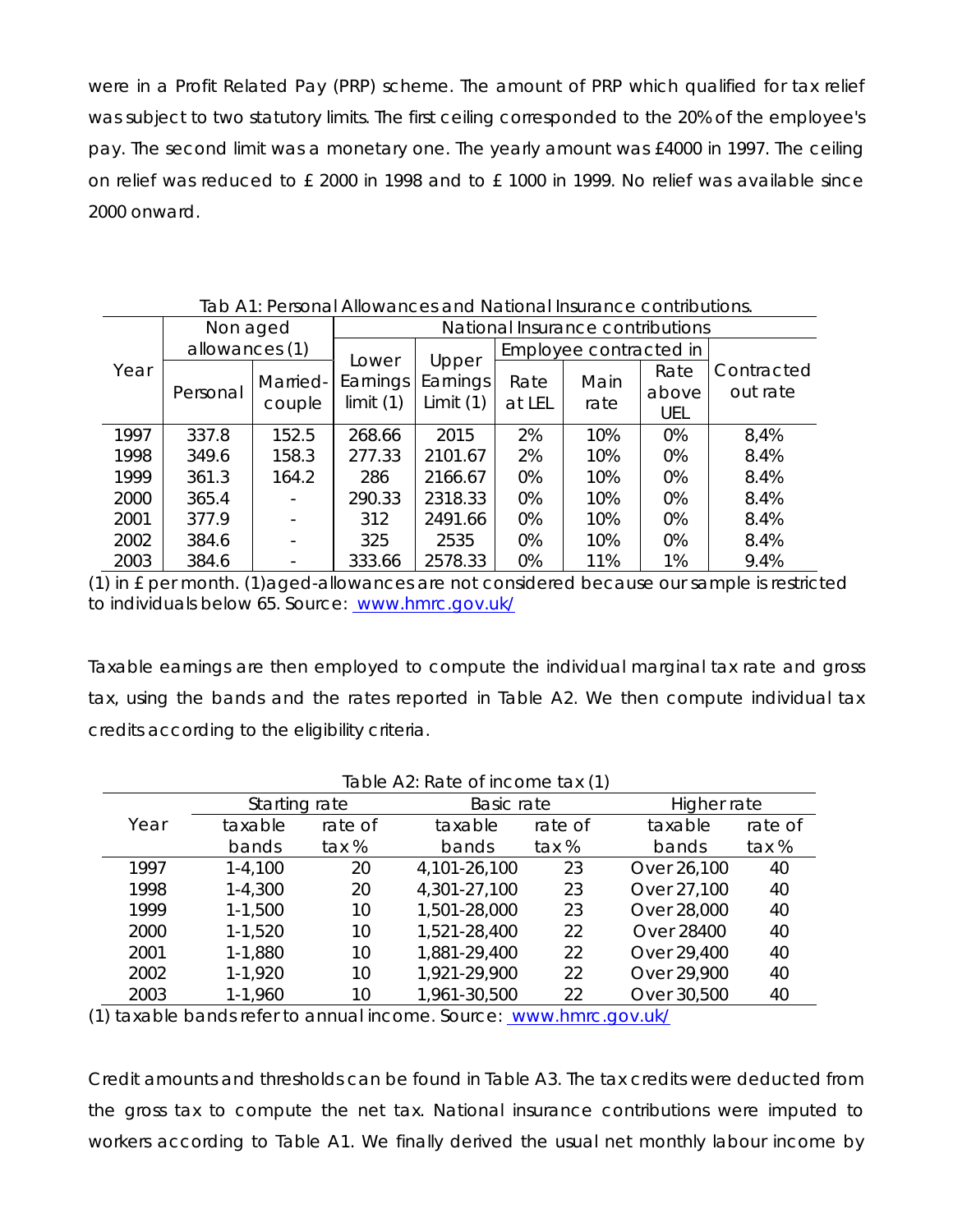subtracting from gross earnings the estimated income net tax, National Insurance contributions, pension contributions and PRP tax relief when eligible.

|      |                                 |             |                       | Child credits |           |           | Childcare tax<br>credit (1) |                  | Income<br>threshold                    |
|------|---------------------------------|-------------|-----------------------|---------------|-----------|-----------|-----------------------------|------------------|----------------------------------------|
| year | Married<br>couple<br>allowances | <b>WFTC</b> | 30<br>hours<br>credit | under11       | $11 - 16$ | $16 - 18$ | 1 child                     | $2+$<br>children | $-I$ one<br>parent or<br>couple<br>(3) |
| 1997 | 152,5                           |             |                       |               |           |           |                             |                  |                                        |
| 1998 | 158,3                           |             |                       |               |           |           |                             |                  |                                        |
| 1999 | 164,16                          |             |                       |               |           |           |                             |                  |                                        |
| 2000 |                                 | 226.6       | 47.9                  | 89.0          | 90.57     | 112.45    | 450                         | 675              | 390                                    |
| 2001 |                                 | 230.3       | 48.7                  | 110.9         | 110.9     | 114.2     | 450                         | 675              | 396.3                                  |
| 2002 |                                 | 255.7       | 49.6                  | 112.7         | 112.7     | 115.9     | 607,5                       | 900              | 402.6                                  |
| 2003 |                                 | 270.8       | 50.5                  | 114.7         | 114.7     | 117.9     | 607.5                       | 900              | 409.5                                  |

Table A3: Monthly tax credits.

(1) in £ per month. (2) The percentage of allowed childcare costs in credit is 70%. (3) with a taper rate of 55% and a minimum award per month of £2.17. Source: [www.hmrc.gov.uk/](http://www.inlandrevenue.gov.uk/)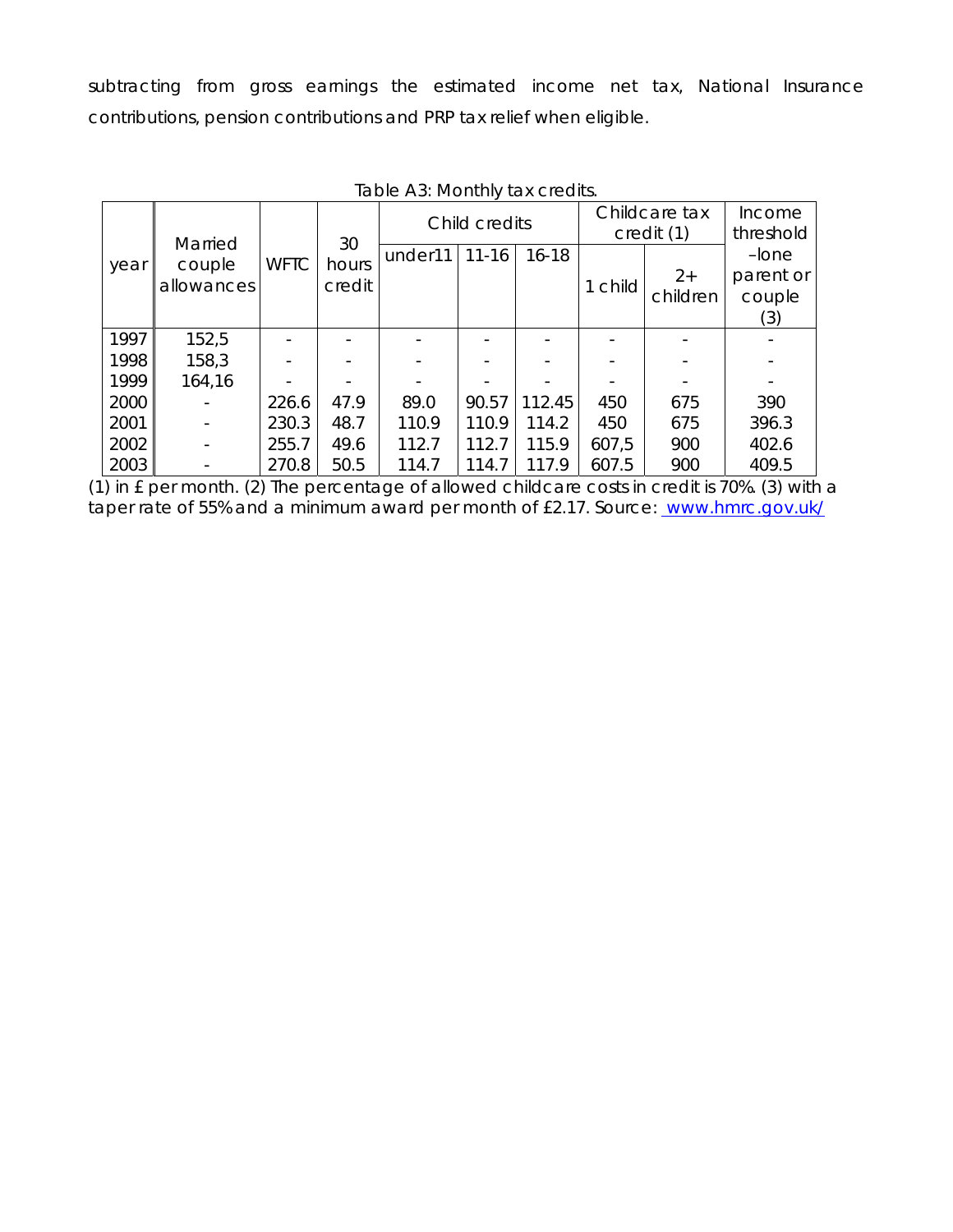### **References**

- Altonji, J. and Shakotko, R., 1987, Do wages rise with seniority?, *The Review of Economic Studies*, 54, 437-459
- Bardasi, E., Jenkins, S.P., and Rigg, J.A. (1999), 'Documentation for derived current and annual net household income variables, BHPS Waves 1–7', Working Paper 99–25, Institute for Social and Economic Research, University of Essex.
- Bardasi E. and Jenkins S. P, (June 2004) 'British Household Panel Survey; Derived Current and Annual Net Household Income Variables, Waves 1-12, 1991-2003'. Colchester: University of Essex.
- Booth and Frank, 1999, Earnings, Productivity and Performance Related Pay, *The Journal of Labor Economics*, 17, 3, 447-463
- Brewer, Mike; Clark, Tom and Goodman, Alissa. "What Really Happened to Child Poverty in the UK under Labour's First Term?" *Economic Journal*, June 2003, *113*(488), F240-F257.
- Conyon, M., and Freeman, R., 2001, Shared modes of compensation and firm performance: UK Evidence, NBER Working Paper 8448.
- Doucouliagos, C., 1995, Worker Participation and Productivity in Labor Managed and Participatory Capitalist Firms: a Meta-Analysis, *Industrial and Labor Relations Review*.
- Francesconi and van der Klaauw (2004), Consequences of "In-work" benefit reform in Britain: Nwe Evidence From Panel Data" IZA Discussion paper No 1248
- Garen, J., 1994, Executive compensation and Principal Agent Theory, *Journal of Political Economy*, 102, 1175-1199
- Jarvis, S. and Jenkins, S.P. (1997), 'Low income dynamics in 1990s Britain', Fiscal Studies Vol. 18, No. 2, 1–20. Reprinted in IDS Bulletin, 29(1) January 1998, 32–41.
- Lazear, E., 1999, Personnel Economics: Past lessons and future directions, *Journal of Labor Economics*, 17, 199-236
- Lockwood B., Manning A., 1993. Wage setting and the tax system, Journal of Public Economics, 52, 1-29.
- Lydon and Walker (2004) "Welfare-to-work wages and wage growth" IZA Discussion Paper No1144.
- Malcomson J., Sartor N., 1987. Tax push inflation in a unionised labor market, European Economic Review, 31, 1581-1596.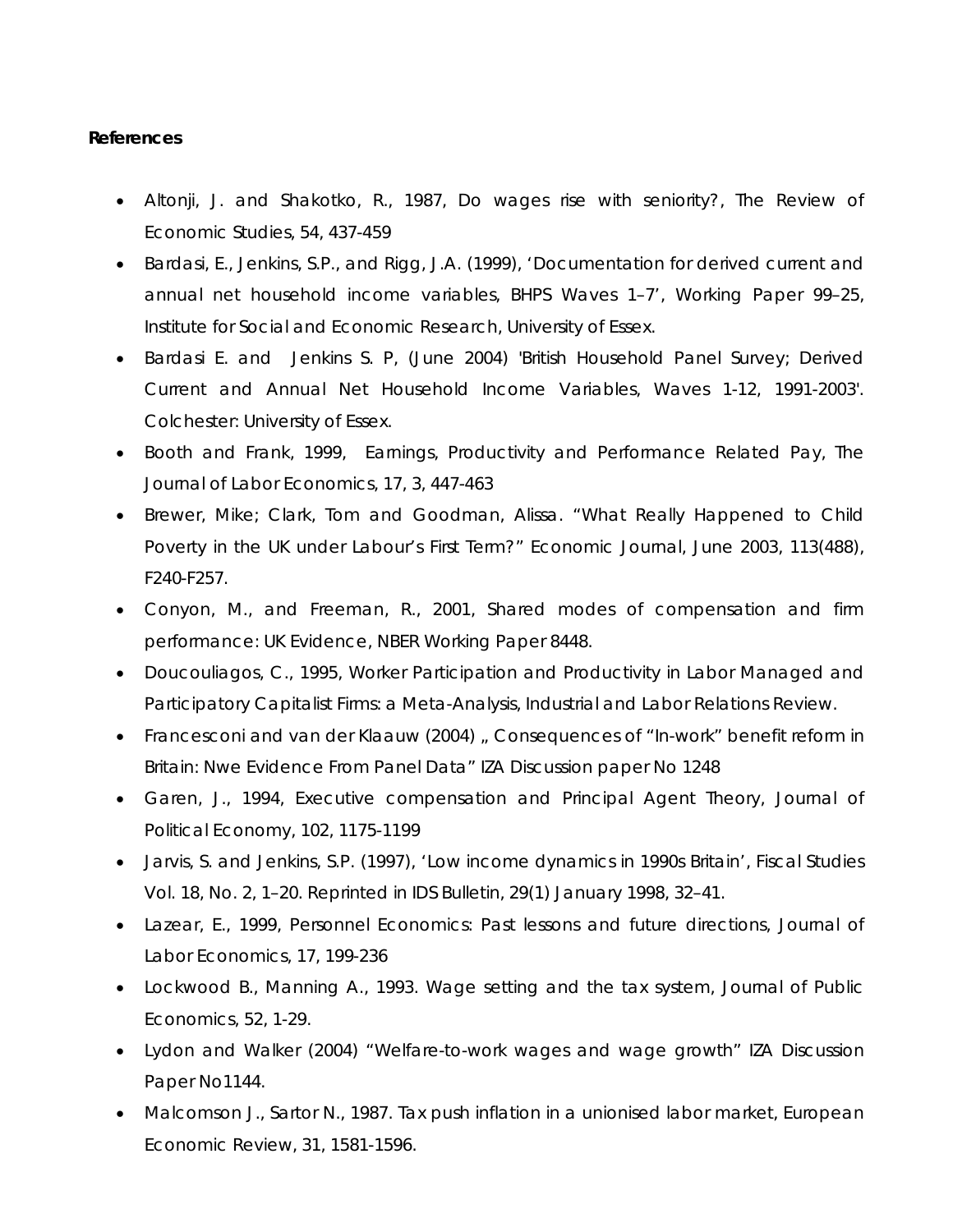- Milgrom, P. and Robers, J., 1992, *Economics, Organization and Management*, Prentice Hall, New York.
- OECD, 1995, *Employment Outlook*, Paris
- Prendergast, C., 1999, The Provision of Incentives in Firms, *Journal of Economic Literature*, 7-63.
- Smith and Blundell, 1986, An exogeneity test for a simultaneous equation tobit model, with an application to labor supply, *Econometrica*, 54, 3, 679-685.
- Staiger, D. and Stock J., [1997], Instrumental Variable Regression With Weak Instruments, *Econometrica*, , 65, 5, pp.557-586.
- Wooldridge, J., 2002, *Econometric Analysis of Cross Section and Panel Data*, The MIT Press, Cambridge, MA.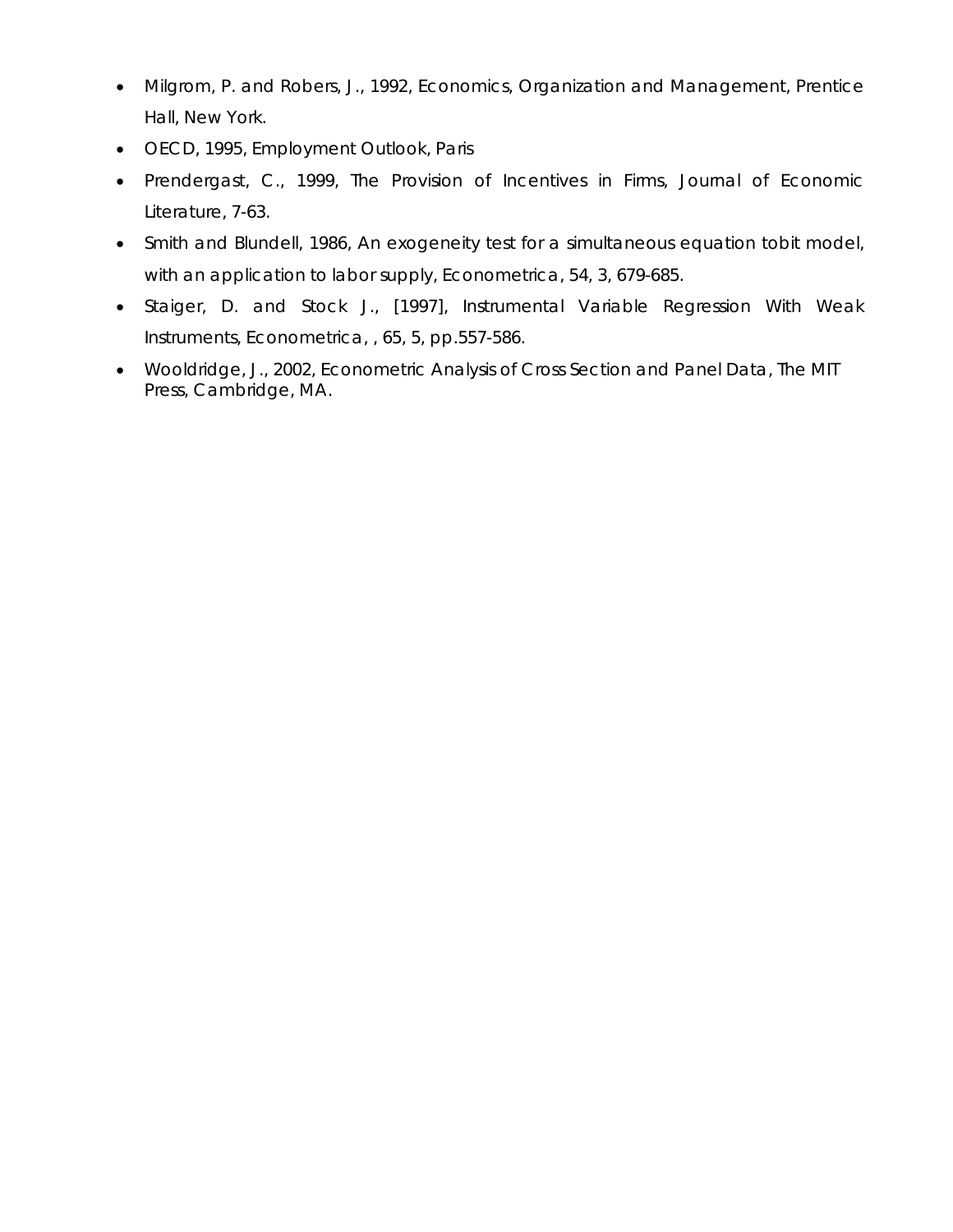|                                           |            | 1997                            | 2003       |                                 |  |
|-------------------------------------------|------------|---------------------------------|------------|---------------------------------|--|
| Variables                                 | All sample | Manager<br>and<br>Professionals | All sample | Manager<br>and<br>Professionals |  |
| Age                                       | 36.7       | 36.7                            | 37.9       | 37.2                            |  |
| Married                                   | .57        | .57                             | .55        | .56                             |  |
| Gender (male=1)                           | .56        | .51                             | .56        | .52                             |  |
| Part-time                                 | .16        | .12                             | .16        | .13                             |  |
| Union in the workplace                    | .18        | .15                             | .18        | .15                             |  |
| Unemployed father                         | .06        | .05                             | .07        | .05                             |  |
| Voted for Labour                          | .35        | .30                             | .25        | .30                             |  |
| Windfall gains                            | .22        | .22                             | .10        | .12                             |  |
| Lack of sleep                             | .64        | .66                             | .66        | .67                             |  |
| White                                     | .96        | .96                             | .93        | .95                             |  |
| Permanent job                             | .94        | .95                             | .97        | .96                             |  |
| Smoker                                    | .32        | .25                             | .31        | .25                             |  |
| Average tax rate                          | .11        | .13                             | .12        | .14                             |  |
| Marginal tax rate                         | .231       | .24                             | .223       | .24                             |  |
| Net usual monthly earnings (1)            | 997.5      | 1176.25                         | 1222.5     | .1346                           |  |
| Gross usual monthly earnings (1)          | 1395.2     | 1688.2                          | 1616.2     | .1827                           |  |
| % with PRP                                | .361       | .44                             | .335       | .43                             |  |
| Monthly net PRP (if positive) (1)         | 119        | 159.2                           | 165.13     | 184.0                           |  |
| Share of PRP on total pay, if PRP>0       | .066       | .074                            | .064       | .076                            |  |
| Number of individual-wave<br>observations | 3322       | 1672                            | 4301       | 1884                            |  |

Table 1. Summary Statistics, 1997 and 2003

(1) in 2005 prices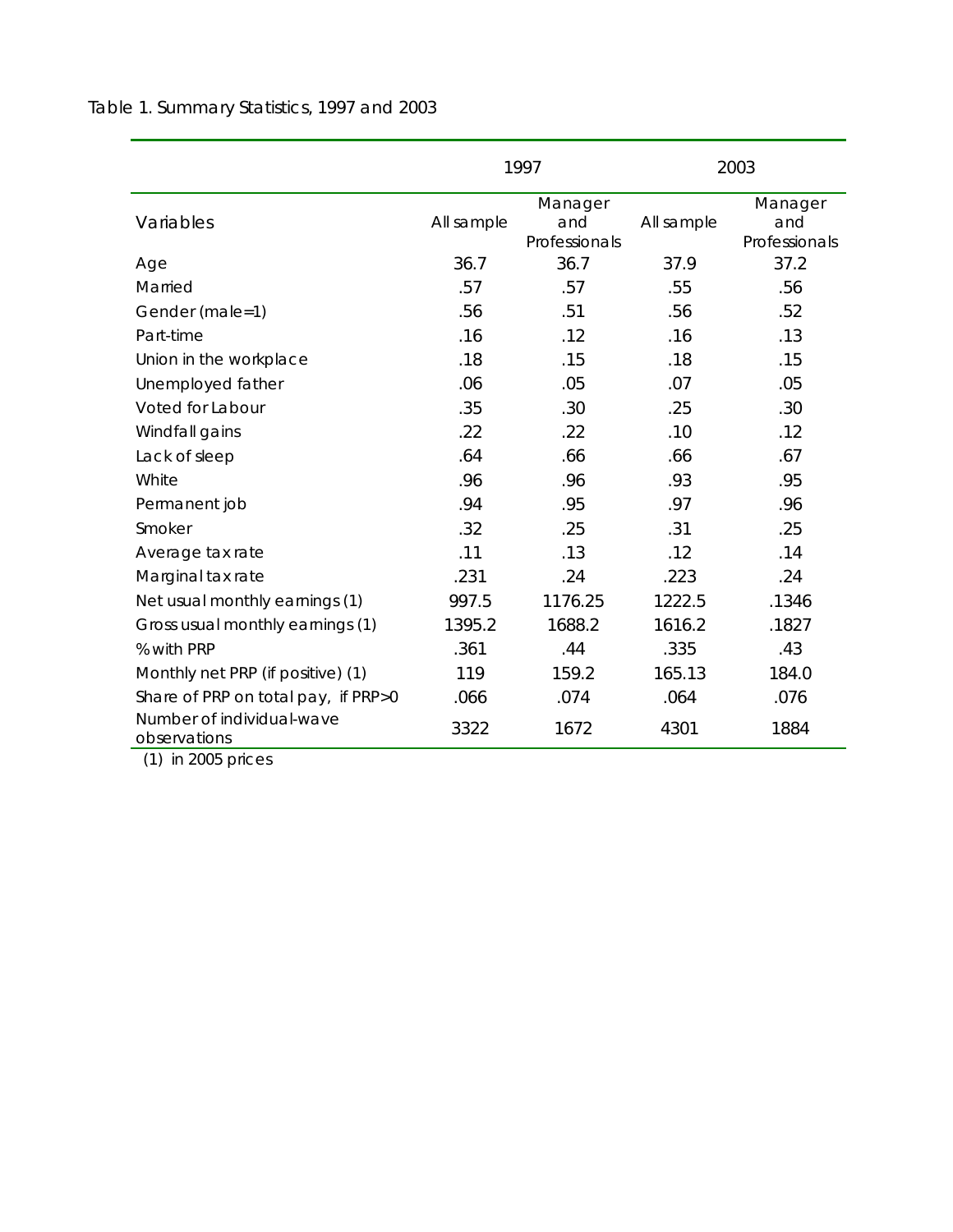|                             | $ln(1-\tau)$  | $ln(1-z)$     | $ln(1-\tau)$ | $ln(1-z)$     |
|-----------------------------|---------------|---------------|--------------|---------------|
| age                         | $-0.000$      | $-0.001$      | $-0.001$     | $-0.001$      |
|                             | $[2.85]$ ***  | $[6.07]$ ***  | $[2.13]$ **  | $[5.49]$ ***  |
| age2                        | 0.000         | 0.000         | 0.000        | 0.000         |
|                             | $[2.89]$ ***  | $[5.46]$ ***  | $[1.86]^*$   | $[4.92]$ ***  |
| married                     | $-0.001$      | 0.000         | $-0.001$     | 0.000         |
|                             | [1.11]        | [0.04]        | [0.62]       | [0.49]        |
| gender (male=1)             | 0.032         | $-0.05$       | $-0.171$     | $-0.119$      |
|                             | [1.10]        | $[2.81]$ ***  | $[3.74]$ *** | $[4.94]$ ***  |
| part time                   | 0.011         | 0.01          | 0.008        | 0.01          |
|                             | $[13.23]$ *** | $[18.00]$ *** | $[5.85]$ *** | $[10.53]$ *** |
| union in the workplace      | 0.001         | 0.000         | 0.001        | 0.000         |
|                             | [1.14]        | [0.65]        | [1.23]       | [0.80]        |
| unemployed father           | $-0.000$      | $-0.000$      | $-0.000$     | 0.000         |
|                             | [0.39]        | [0.59]        | [0.01]       | [0.37]        |
| voted for labor             | $-0.001$      | $-0.000$      | $-0.000$     | $-0.000$      |
|                             | [1.42]        | [1.29]        | [0.15]       | [0.33]        |
| windfall gains              | 0.000         | $-0.000$      | $-0.001$     | 0.001         |
|                             | [0.11]        | [0.07]        | [0.49]       | [1.17]        |
| lack of sleep               | $-0.000$      | $-0.000$      | 0.001        | $-0.000$      |
|                             | [0.45]        | [0.07]        | [0.64]       | [0.87]        |
| white                       | $-0.002$      | $-0.001$      | $-0.002$     | $-0.000$      |
|                             | [1.13]        | [1.42]        | [0.80]       | [0.37]        |
| permanent job               | 0.002         | $-0.001$      | 0.001        | $-0.001$      |
|                             | [1.45]        | [1.37]        | [0.47]       | [0.52]        |
| smoker                      | $-0.000$      | $-0.000$      | $-0.001$     | $-0.000$      |
|                             | [0.17]        | $[0.47]$      | [1.11]       | [0.73]        |
| unemployment rate           | $-1.545$      | $-2.694$      | $-1.718$     | $-2.559$      |
|                             | $[2.81]$ ***  | $[7.68]$ ***  | $[1.91]$ *   | $[5.12]$ ***  |
| dummy=1 if year>1999        | $-0.005$      | $-0.015$      | $-0.001$     | $-0.012$      |
|                             | [1.26]        | $[6.14]$ ***  | [0.24]       | $[3.59]$ ***  |
| marginal tax rate tr1       | $-1.956$      | $-3.517$      | $-2.197$     | $-3.255$      |
|                             | $[2.38]^{**}$ | $[6.68]$ ***  | [1.61]       | $[4.27]$ ***  |
| gap2                        | $-0.078$      | $-0.14$       | $-0.088$     | $-0.129$      |
|                             | $[2.36]^{**}$ | $[6.63]$ ***  | [1.60]       | $[4.24]$ ***  |
| female * tr1                | $-0.21$       | $-0.043$      | $-0.117$     | $-0.034$      |
|                             | $[12.92]$ *** | $[4.13]$ ***  | $[4.62]$ *** | $[2.39]^{**}$ |
| male $*$ tr2                | $-0.243$      | 0.216         | 0.707        | 0.53          |
|                             | $[1.79]$ *    | $[2.62]$ ***  | $[3.32]$ *** | $[4.71]$ ***  |
| Observations                | 29731         | 29731         | 13864        | 13864         |
| F test for the inclusion of |               |               |              |               |
| instruments                 | 74.26         | 29.62         | 25.68        | 22.94         |

Table 2. First stage regressions. Full sample and sub-sample of managers, professionals and white collars.

Note: each regression includes a constant, education, firm size, industry, regional and occupational dummies; controls for the previous job, a linear and a quadratic trend. Robust standard errors. T-statistics within brackets.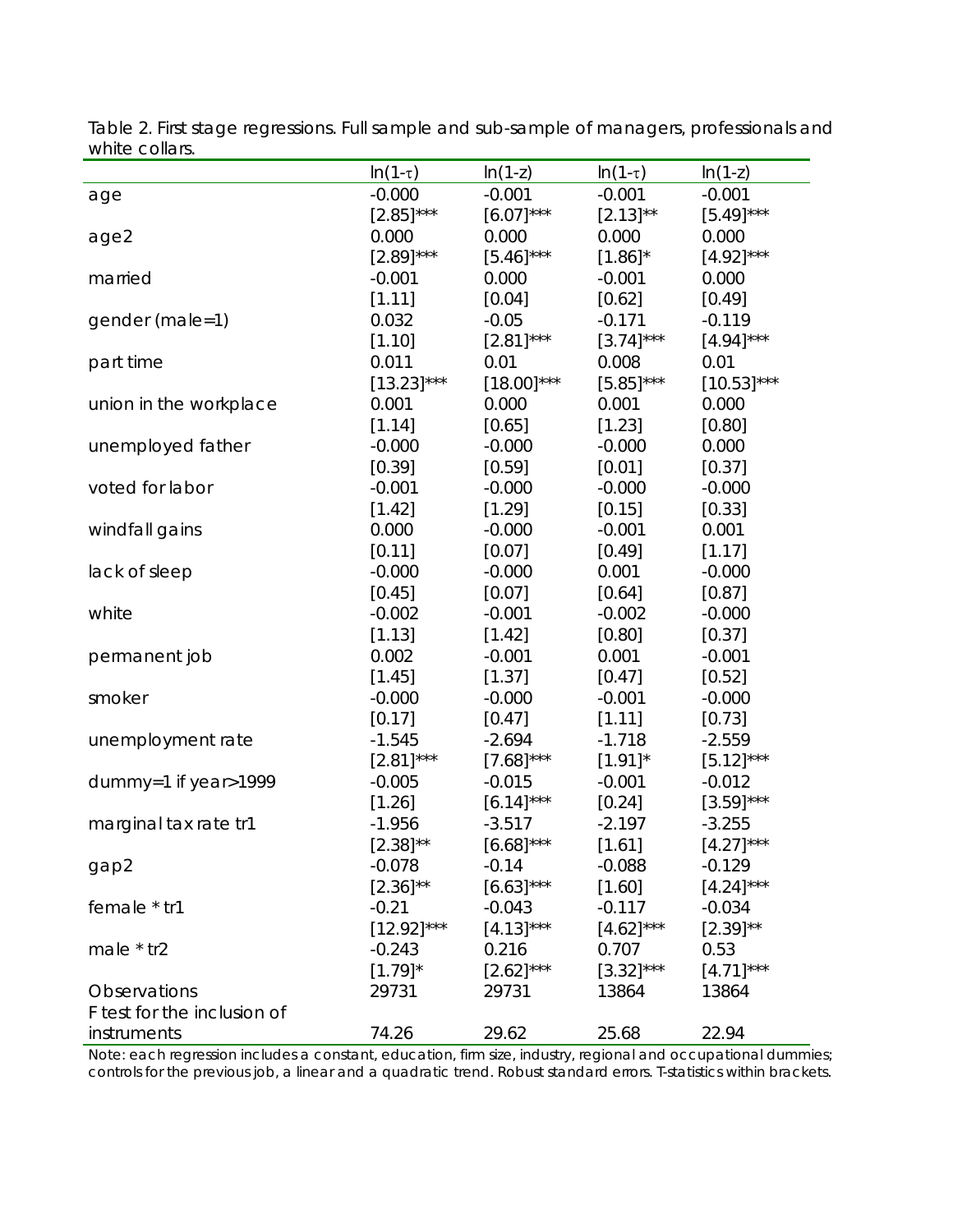|                                              | $[1]$         | $[2]$         | $[3]$        | [4]          |
|----------------------------------------------|---------------|---------------|--------------|--------------|
| age                                          | 0.003         | 0.002         | 0.005        | 0.004        |
|                                              | $[5.96]$ ***  | $[4.58]$ ***  | $[6.22]$ *** | $[4.45]$ *** |
| age2                                         | $-0.000$      | $-0.000$      | $-0.000$     | $-0.000$     |
|                                              | $[7.49]$ ***  | $[6.19]$ ***  | $[7.29]$ *** | $[5.70]$ *** |
| married                                      | 0.011         | 0.01          | 0.015        | 0.013        |
|                                              | $[6.89]$ ***  | $[6.54]$ ***  | $[6.40]$ *** | $[5.37]$ *** |
| gender (male=1)                              | 0.011         | 0.005         | 0.006        | 0.001        |
|                                              | $[6.76]$ ***  | $[2.47]$ **   | $[2.79]$ *** | [0.33]       |
| part time                                    | $-0.021$      | $-0.013$      | $-0.016$     | $-0.011$     |
|                                              | $[9.33]$ ***  | $[5.49]$ ***  | $[4.78]$ *** | $[2.83]$ *** |
| union in the workplace                       | 0.01          | 0.01          | 0.017        | 0.018        |
|                                              | $[5.58]$ ***  | $[6.19]$ ***  | $[6.28]$ *** | $[7.62]$ *** |
| unemployed father                            | $-0.006$      | $-0.006$      | 0.003        | 0.004        |
|                                              | $[2.37]$ **   | $[2.13]$ **   | [0.68]       | [0.96]       |
| voted Labour                                 | $-0.002$      | $-0.001$      | 0.000        | 0.001        |
|                                              | [1.01]        | [0.41]        | [0.09]       | [0.48]       |
| windfall gain                                | 0.008         | 0.009         | 0.007        | 0.008        |
|                                              | $[4.43]$ ***  | $[4.93]$ ***  | $[2.78]$ *** | $[3.18]$ *** |
| lack of sleep                                | $-0.003$      | $-0.003$      | $-0.005$     | $-0.005$     |
|                                              | $[2.06]$ **   | $[1.91]$ *    | $[2.33]$ **  | $[2.33]$ **  |
| white                                        | 0.011         | 0.012         | 0.003        | 0.004        |
|                                              | $[2.98]$ ***  | $[3.07]$ ***  | [0.55]       | [0.78]       |
| permanent job                                | 0.047         | 0.045         | 0.06         | 0.057        |
|                                              | $[10.29]$ *** | $[9.02]$ ***  | $[8.64]$ *** | $[7.16]$ *** |
| smoker                                       | $-0.008$      | $-0.007$      | $-0.01$      | $-0.009$     |
|                                              | $[5.42]$ ***  | $[5.20]$ ***  | $[4.36]$ *** | $[3.66]$ *** |
| $\ln(1-\tau)$                                | $-0.085$      | 0.065         | $-0.091$     | 0.082        |
|                                              | $[4.83]$ ***  | $[2.84]$ ***  | $[3.95]$ *** | $[2.62]$ *** |
| $ln(1-z)^{\wedge}$                           | 0.379         | 0.395         | 0.409        | 0.38         |
|                                              | $[12.97]$ *** | $[10.43]$ *** | $[9.50]$ *** | $[6.61]$ *** |
| first stage residuals $\ln(1-\tau)^{\wedge}$ |               | $-0.153$      |              | $-0.173$     |
|                                              |               | $[10.01]$ *** |              | $[8.60]$ *** |
| first stage residuals $ln(1-z)^{n}$          |               | $-0.049$      |              | $-0.003$     |
|                                              |               | $[1.96]$ *    |              | [0.07]       |
| unemployment rate                            | $-0.06$       | $-0.123$      | 0.013        | $-0.047$     |
|                                              | [0.15]        | [0.31]        | [0.02]       | [0.09]       |
| dummy=1 if year>1999                         | 0.002         | 0.001         | 0.001        | 0.001        |
|                                              | [0.55]        | [0.42]        | [0.22]       | [0.14]       |
|                                              |               |               |              |              |
| Observations                                 | 29731         | 29731         | 13864        | 13864        |

Table 3. Tobit estimates, treating tax variables as exogenous and endogenous. Full sample and sub-sample of managers, professionals and white collars. Dependent variable: log(1+R)

Note: each regression includes a constant, education, firm size, industry, regional and occupational dummies; controls for health, previous job, a linear and a quadratic trend. ^ Deviation of the variable from the individual mean. Robust standard errors in columns (1) and (3). Bootstrapped standard errors in columns (2) and (4). T-statistics within brackets. Three, two and one star for significance levels of 1, 5 and 10 percent.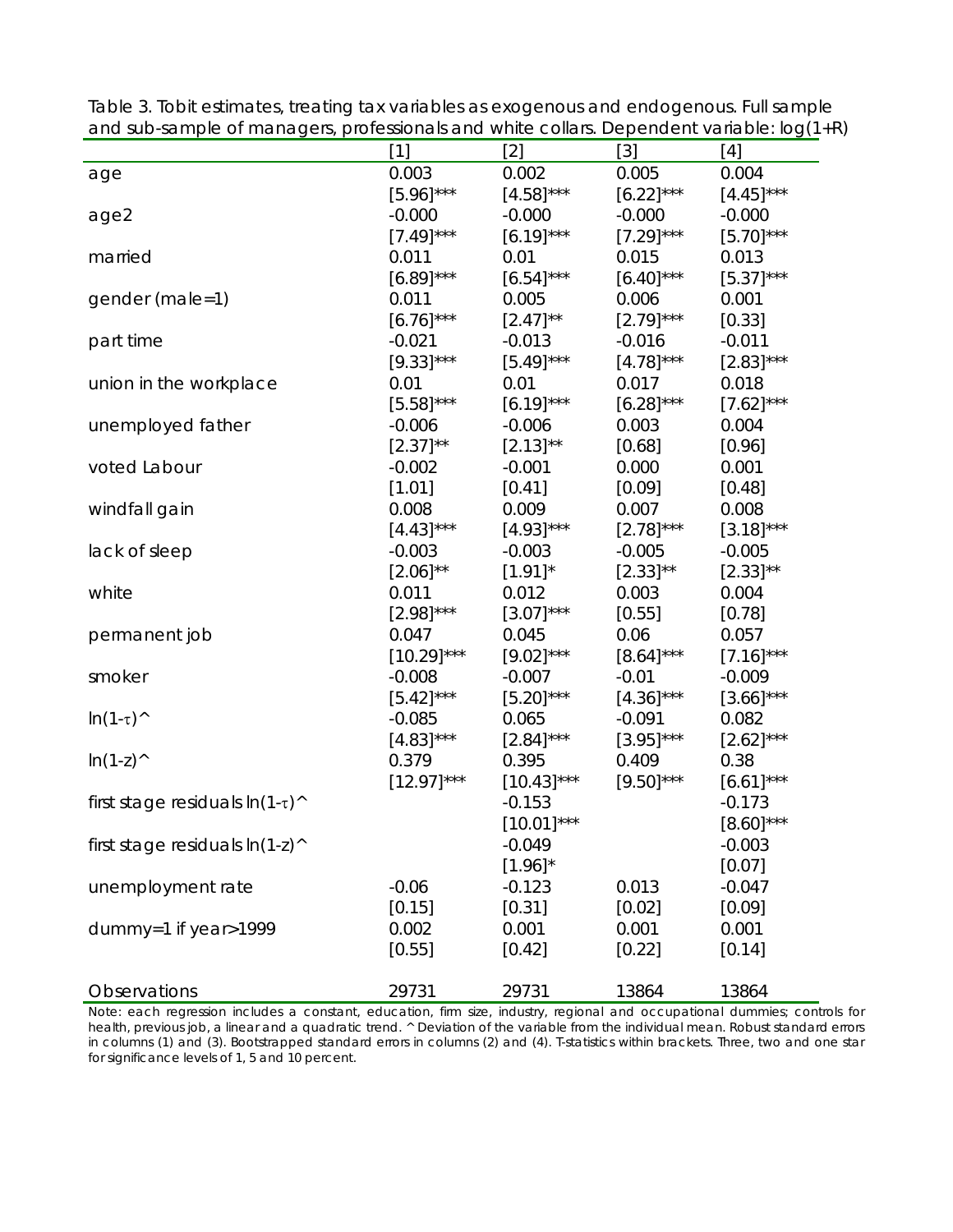|                                     | $[1]$        | $[2]$        | $[3]$        | [4]          |
|-------------------------------------|--------------|--------------|--------------|--------------|
| age                                 | 0.001        | 0.000        | 0.001        | 0.000        |
|                                     | $-1.65$      | $-0.37$      | $-1.85$      | $-0.58$      |
| age2                                | 0.000        | 0.000        | 0.000        | 0.000        |
|                                     | $(2.96)$ **  | $-1.9$       | $(2.78)$ **  | $-1.61$      |
| married                             | 0.005        | 0.005        | 0.007        | 0.006        |
|                                     | $(3.45)$ **  | $(3.37)$ **  | $(3.04)$ **  | $(2.50)^*$   |
| gender (male=1)                     | 0.006        | 0.000        | 0.002        | $-0.003$     |
|                                     | $(3.50)$ **  | $-0.2$       | $-0.85$      | $-1.28$      |
| part time                           | $-0.012$     | $-0.004$     | $-0.008$     | $-0.002$     |
|                                     | $(5.15)$ **  | $-1.7$       | $(2.43)^*$   | $-0.53$      |
| union in the workplace              | 0.006        | 0.006        | 0.011        | 0.012        |
|                                     | $(3.63)$ **  | $(3.85)$ **  | $(4.09)$ **  | $(4.60)$ **  |
| unemployed father                   | $-0.003$     | $-0.003$     | 0.004        | 0.004        |
|                                     | $-1.25$      | $-1.21$      | $-0.88$      | $-0.95$      |
| voted Labour                        | 0.000        | 0.000        | 0.002        | 0.003        |
|                                     | $-0.2$       | $-0.31$      | $-1.12$      | $-1.56$      |
| windfall gain                       | 0.007        | 0.007        | 0.007        | 0.008        |
|                                     | $(3.63)$ **  | $(4.20)$ **  | $(2.64)$ **  | $(3.17)$ **  |
| lack of sleep                       | $-0.003$     | $-0.002$     | $-0.004$     | $-0.003$     |
|                                     | $-1.86$      | $-1.81$      | $-1.8$       | $-1.66$      |
| white                               | 0.009        | 0.008        | 0.003        | 0.002        |
|                                     | $(2.20)^*$   | $(2.12)^*$   | $-0.51$      | $-0.41$      |
| permanent job                       | 0.036        | 0.034        | 0.044        | 0.041        |
|                                     | $(6.83)$ **  | $(5.55)$ **  | $(5.82)$ **  | $(4.84)$ **  |
| smoker                              | $-0.007$     | $-0.006$     | $-0.009$     | $-0.007$     |
|                                     | $(4.71)$ **  | $(4.47)$ **  | $(3.80)$ **  | $(3.07)$ **  |
| $\ln(1-\tau)$                       | $-0.019$     | 0.051        | $-0.03$      | 0.064        |
|                                     | $-1.09$      | $(2.13)^*$   | $-1.37$      | $(2.02)^*$   |
| $ln(1-z)^{A}$                       | 0.175        | 0.264        | 0.209        | 0.255        |
|                                     | $(5.81)$ **  | $(6.20)$ **  | $(4.76)$ **  | $(3.43)$ **  |
| $\ln(1-\tau)$ (-1)                  | 0.017        | 0.015        | 0.031        | 0.023        |
|                                     | $-1.01$      | $-0.74$      | $-1.4$       | $-0.97$      |
| $\ln(1-z)^{(1)}$                    | $-0.122$     | $-0.117$     | $-0.218$     | $-0.225$     |
|                                     | $(4.32)$ **  | $(4.04)$ **  | $(5.35)$ **  | $(4.44)$ **  |
| $ln(1+R)(-1)$                       | 0.744        | 0.729        | 0.75         | 0.735        |
|                                     | $(59.39)$ ** | $(34.65)$ ** | $(46.54)$ ** | $(28.99)$ ** |
| first stage residuals $\ln(1-\tau)$ |              | $-0.062$     |              | $-0.083$     |
|                                     |              | $(4.26)$ **  |              | $(4.05)$ **  |
| first stage residuals $ln(1-z)^{n}$ |              | $-0.124$     |              | $-0.077$     |
|                                     |              | $(4.82)$ **  |              | $-1.83$      |
| unemployment rate                   | 0.786        | 0.766        | 0.826        | 0.798        |
|                                     | $(1.98)^*$   | $(2.01)^*$   | $-1.48$      | $-1.48$      |
| dummy=1 if year>1999                | 0.004        | 0.004        | 0.006        | 0.006        |
|                                     | $-1.02$      | $-1.18$      | $-1.15$      | $-1.18$      |
|                                     |              |              |              |              |
| Observations                        | 21228        | 21228        | 10338        | 10338        |

Table 4. Tobit estimates, treating tax variables as exogenous and endogenous. Full sample and subsample of managers and professionals. With lagged variables. Dependent variable: log(1+R)

Note: See Table 3